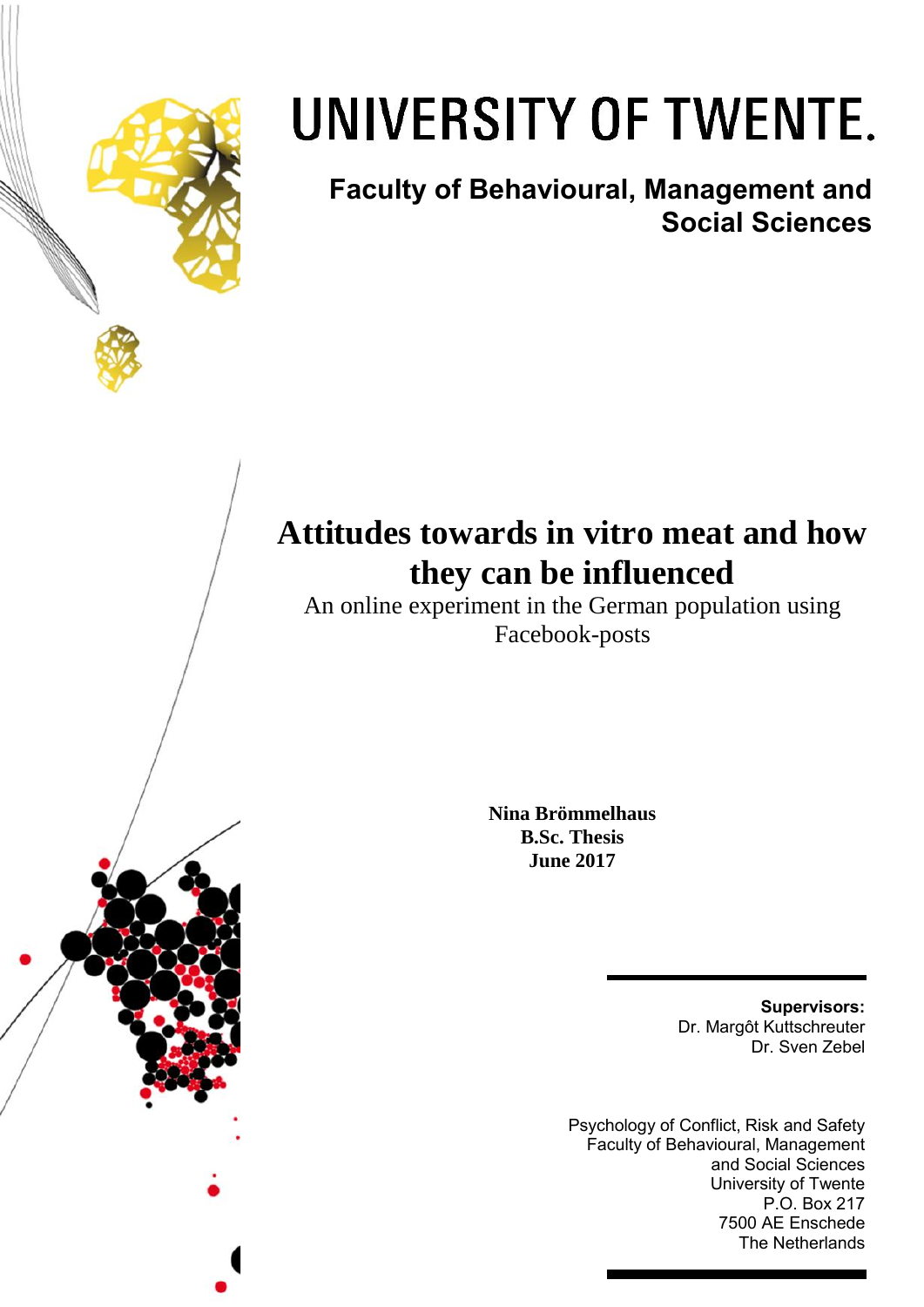# **ABSTRACT**

Even though concerns about ethical, environmental and health-related issues have risen during the past years, the demand for meat is continuously rising due to the growing world population. Therefore, some alternatives to conventional meat production have been developed. One of these alternatives is in vitro meat, which is basically meat that has been grown in a lab. Since in vitro meat is a rather new and unknown alternative, a lot of research is still needed to find out what attitudes potential consumers hold towards the product and how these attitudes can be influenced. This study was therefore set up to explore general attitudes towards in vitro meat as well as to examine whether other people's opinions that are expressed through a Facebook-post have an influence on potential consumers' attitude. The study was set up in Germany using 133 participants who were divided into two experimental groups (provided with positive vs negative opinions) and a control group. Statistical analyses revealed that there was no significant effect of the Facebook-post on people's attitude. However, it was shown that the variables gender and frequency of meat consumption where rather good predictors of attitude. Males were shown to be more perceptive towards in vitro meat than were females and people who never or very seldom eat meat were shown to be more willing to try in vitro meat. Even though the study had some weaknesses, especially regarding the effect of the manipulation and a high mortality rate, it makes an important step and forms the basis for further research on the rather new topic of in vitro meat.

**Keywords**: in vitro meat, theory of planned behavior, attitude, social media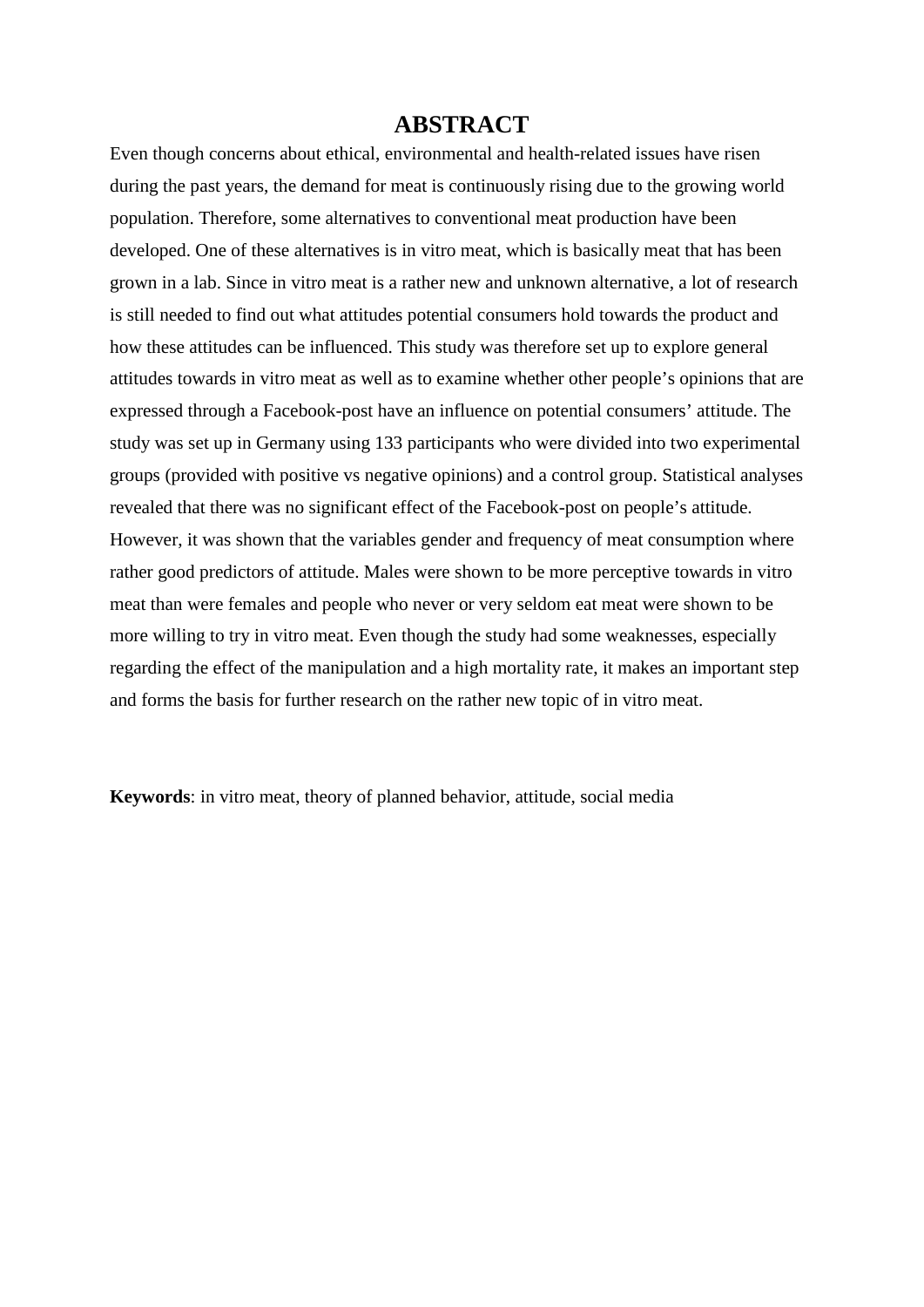# **SAMENVATTING**

Hoewel de zorg om problemen met betrekking tot ethiek, milieu en gezondheid steeds groter zijn geworden tijdens de afgelopen jaren, neemt de vleesconsumptie toe aangezien de wereld populatie steeds groeit. Daarom werden er enkele alternatieven tot conventioneel vlees ontwikkeld. Een van deze alternatieven is in vitro vlees. Dat beschrijft in principe vlees dat in een laboratorium wordt gemaakt. Aangezien in vitro vlees een redelijk nieuw en onbekend alternatief is, is er nog een grote behoefte aan meer onderzoek over de houdingen en meningen van mensen tegenover dit product en hoe deze worden beïnvloed. Deze studie was daarom uitgevoerd om zowel algemene attitudes tegenover in vitro vlees te onderzoeken als ook om uit te vinden of de meningen van anderen die via een Facebook-post geuit worden een invloed hebben op de attitudes van potentiele verbruikers. De studie was uitgevoerd met 133 Duitse respondenten die opgedeeld werden in twee experimentele groepen (en dus of negatieve of positieve meningen over in vitro vlees zagen) en een controle groep. Statistische analyses lieten zien dat er geen significant effect was van de Facebook-post op de attitude van de participanten. Het werd echter wel duidelijk dat de variabelen *geslacht* en *frequentie van vlees consumptie* redelijk goede voorspellers van attitude waren. Verder waren mannen eerder positief ingesteld tegenover het product dan vrouwen en mensen die nooit of bijna nooit vlees eten waren eerder geneigd om het te proeven. Hoewel de studie enkele zwakke punten had (vooral met betrekking tot het effect van de manipulatie en een best hoge uitvalpercentage) is het wel een belangrijke stap en vormt een goede basis voor verder onderzoek op het redelijk nieuwe onderwerp in vitro vlees.

**Sleutelwoorden**: in vitro vlees, theorie van gepland gedrag, houding, sociale media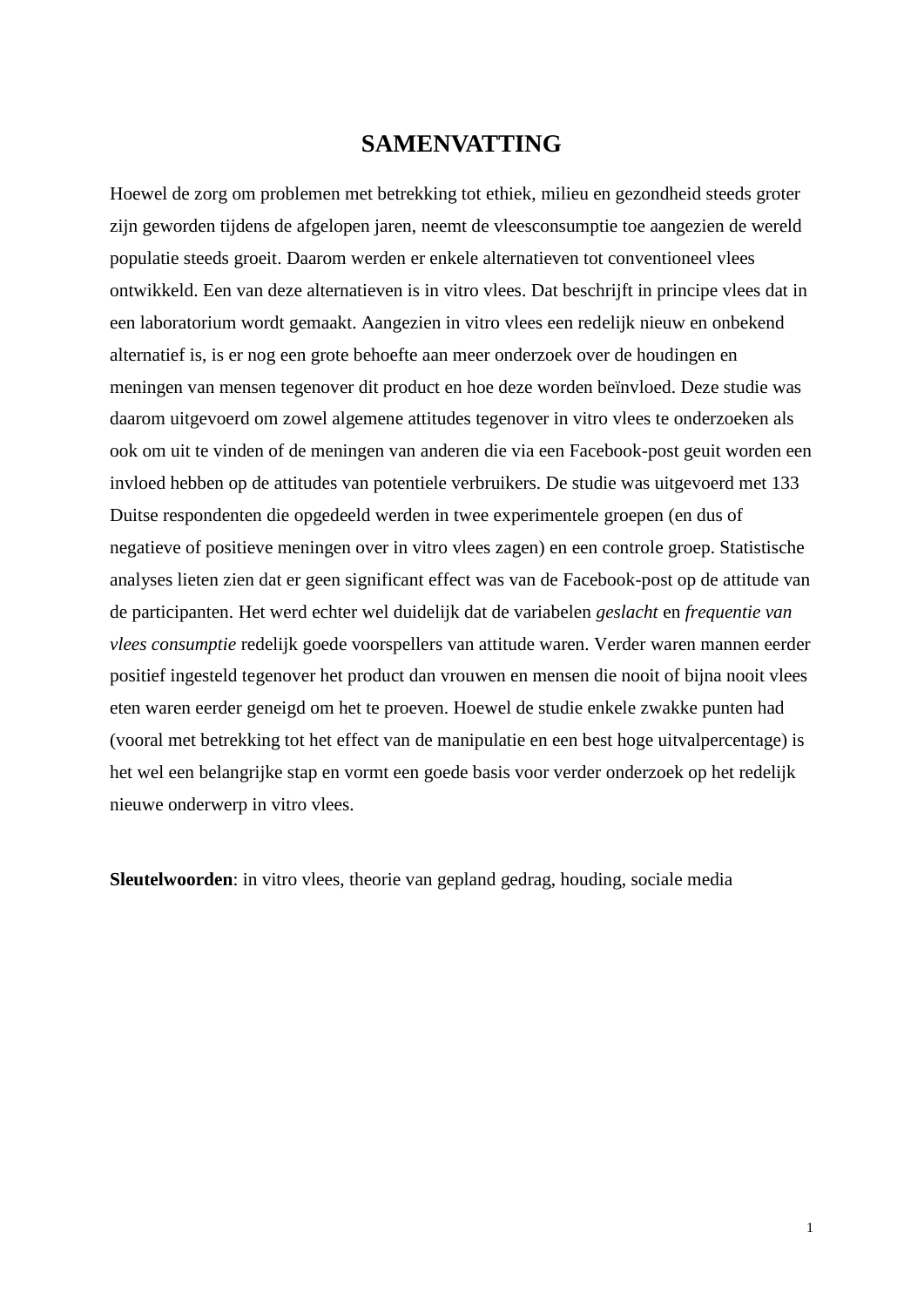# Table of Contents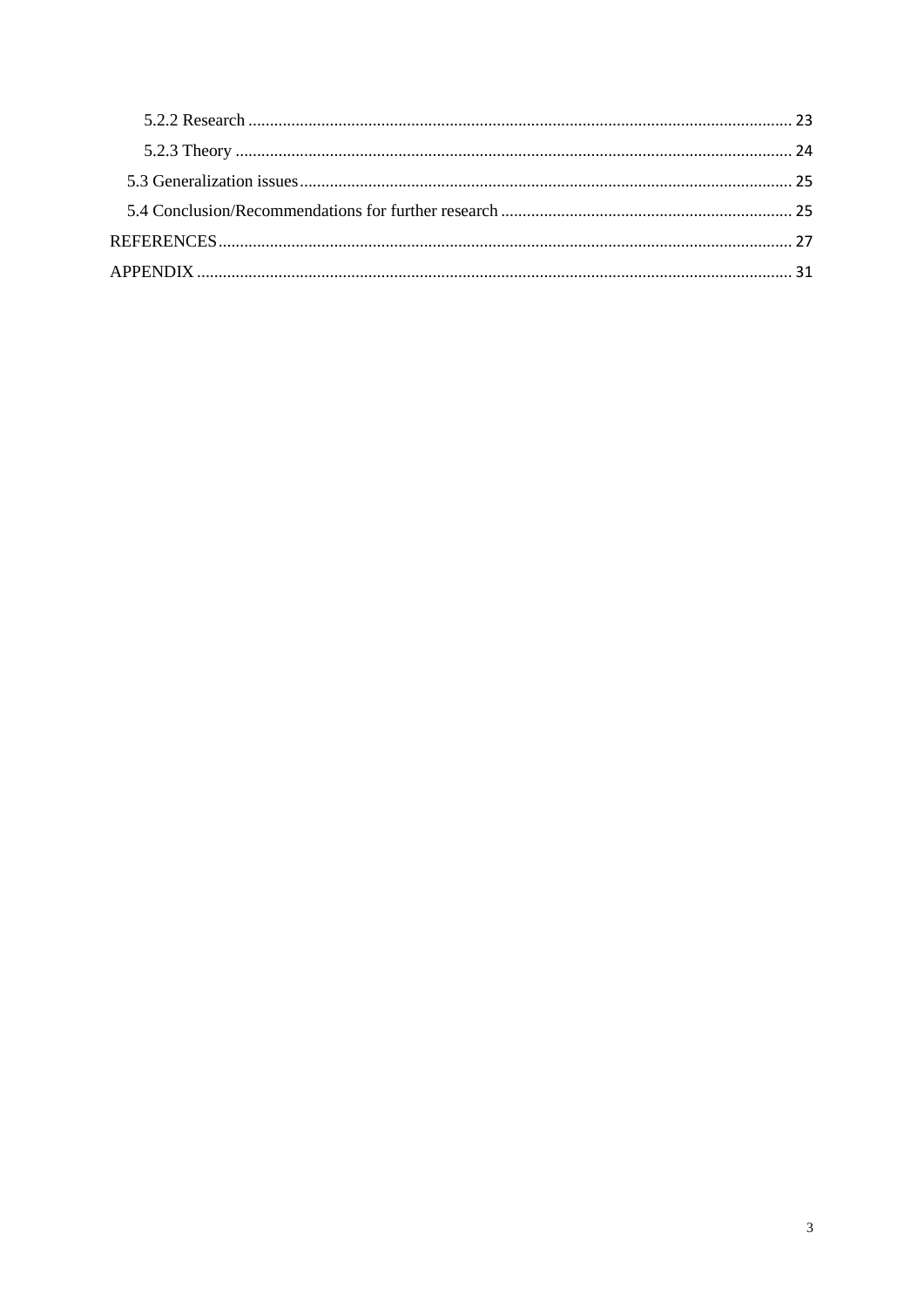# **1. INTRODUCTION**

#### **1.1 Consequences of high meat production and consumption**

Especially in Western countries like Europe and the USA, the meat production has been increasing at a high rate due to the growing demand of meat. This development is likely to continue to do so in the future as well (McLeod, 2011).

Even though there is already a lot of evidence of negative impacts of meat production and consumption, the demand for meat is still high in many countries. Problematic issues regarding meat production and consumption are especially consequences for the consumers' health and the environment as well as ethical issues.

Especially in high-income countries like the USA and many European countries, the high meat consumption raises the chance for countless different health issues. It contributes to many foodborne and nutrition-related illnesses, cardiovascular diseases as well as other chronic diseases like diabetes mellitus and different types of cancer (Walker et al., 2005; Edelman et al., 2005). The same is the case for wealthy citizens in middle- or rather lowincome countries who are adopting similar high-meat eating habits and therefore developing increased rates of many chronic diseases (Walker et al., 2005).

Furthermore, the high meat production of Western countries has a lot of consequences for the environment. In 2008, the production processes for meat products were already shown to account for between 15% and 24% of all current greenhouse gas emissions (Fiala, 2008). Also, meat production accounts for a great deal of more direct effects on the environment due to the extensive use of fertilisers and pesticides, an unsustainable resource use and an overall environmental pollution (Walker et al., 2005). Another issue that comes with an excessive meat production are ethical concerns with regard to the keeping and slaughtering of farm animals to produce meat. To reduce costs and meet the high demand for meat, these animals are often kept in horrific conditions (Mosel, 2001).

Due to these severe concerns, it is necessary to develop alternatives to conventional meat to account for the severe problems surrounding conventional meat production and consumption as well as to meet consumers' growing demand for meat. This study discusses in vitro meat as a possible alternative and explores the attitude of German citizens towards in vitro meat in general. Furthermore, an experiment is set up in which it is tested to what extent the opinions of others displayed in the form of a Facebook-post can influence these attitudes.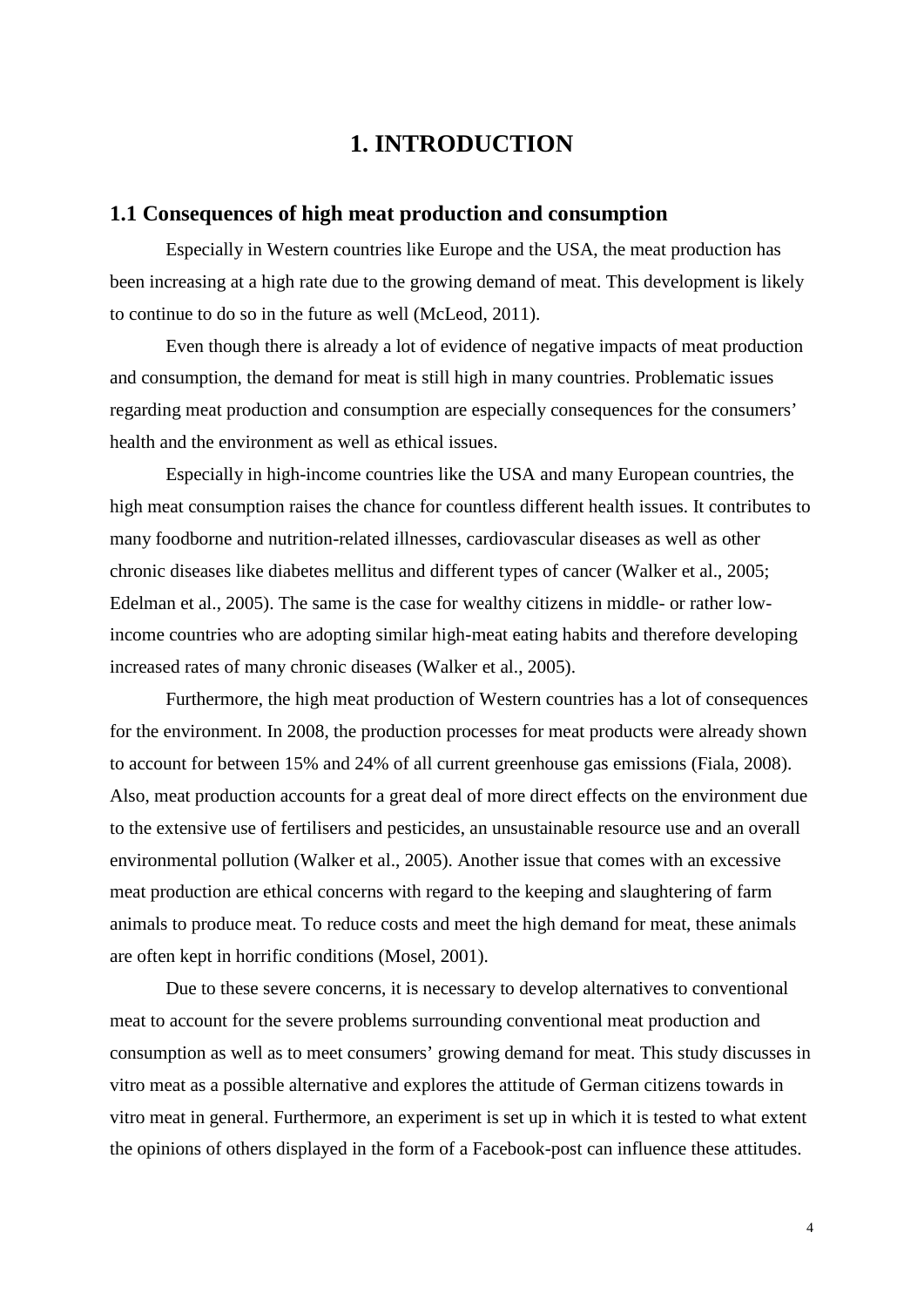The case of in vitro meat as an alternative to conventional meat will be discussed in the following.

#### **1.2 In vitro meat – an alternative to conventional meat?**

Even though meat has enjoyed – and is still enjoying – great popularity, consumers' concern regarding these issues have risen during the past years (Edelman et al., 2005). Therefore, scientists have developed different ideas of how to solve these problems but still meet the populations' high demand for meat. One of the most recent alternatives that have therefore been developed is in vitro (or synthetic) meat. In vitro meat describes a method of producing meat synthetically. Stem cells derived from farm animals are cultured inside a bioreactor by the use of advanced tissue engineering techniques. Therefore, it is also called "cultured meat" (Bhat, Kumar, & Bhat, 2017).

Some scientists believe that in vitro meat could be the solution to the major challenges our society faces with regard to the impacts of meat consumption and production. One of these is that consumers want the meat industry to reduce any discomfort on farm animals or even avoid killing animals for meat at all. The production of in vitro meat offers a great advantage since the keeping and slaughter of farm animals becomes unnecessary. This alternative therefore also wins the favour of animal rights activists due to its animal-friendlier meat production (Bhat, Kumar, & Fayaz, 2015).

Furthermore, many citizens want to reduce the negative impacts on our environment through excessive meat production (Hocquette et al., 2015). A study of Tuomisto and Texeira de Mattos (2011) using life cycle assessment (LCA) research method showed that in vitro meat production is way more efficient by using only a small percentage of the resources that are needed for conventional meat production. According to the results, the production of 1000kg cultured meat would require about 7%-45% less energy (with poultry being the only meat production requiring less energy than in vitro production) and 78%-98% lower GHG emissions. Furthermore, the use of land would be reduced by 99% and use of water by around 82-96%. By drastically decreasing the amount of farm animals, the threat of antibioticresistant pathogen strains and massive methane emissions – which contribute greatly to global warming - could also be limited to a minimum (Bhat, Kumar, & Fayaz, 2015). These results are strong evidence that the overall environmental impacts could actually be reduced by producing in vitro meat instead of conventional meat production.

In vitro meat as a new way of meat production not only help to support environmental but also health advantages. Since the conditions in the production process are constantly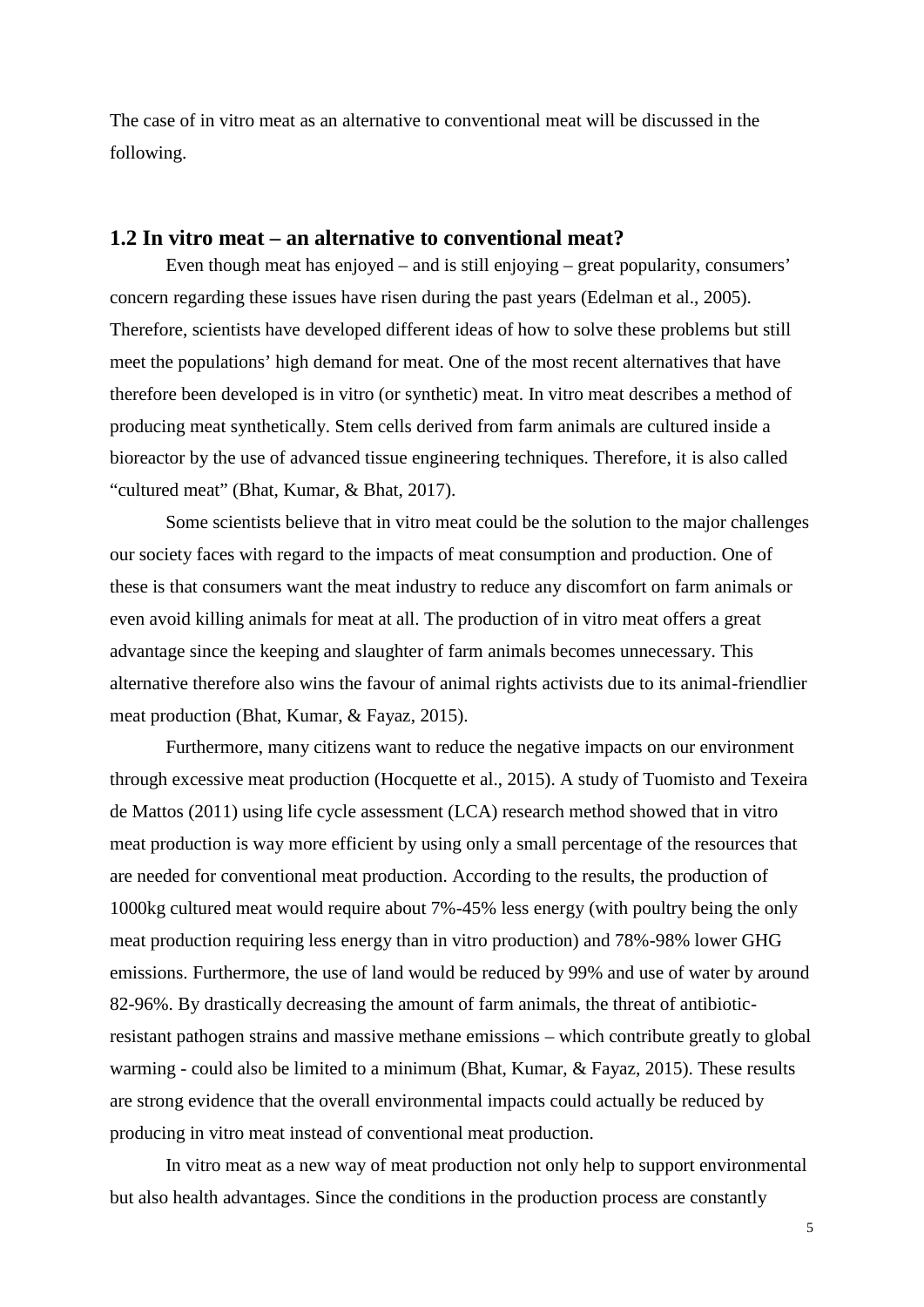controlled and manipulable, in vitro meat can be produced chemically safe and disease-free (Bhat, Kumar, & Bhat, 2017). It could therefore be a safer alternative to conventional meat and avoid many health issues like nutrition-related and foodborne illnesses (Bhat, Kumar, & Fayaz, 2015). Another aspect that has become of great importance is that there is a feed the world's population by increasing protein sources while the population has grown rapidly and is predicted to do so in the future (Hocquette et al., 2015).

However, even though there are a lot of benefits that come with in vitro meat as an alternative to conventional meat, this rather new approach faces some difficulties which are discussed in the following.

#### **1.3 Challenges to in vitro meat**

Edelman et al. already stated in 2005 that the techniques that are necessary for the production of in vitro meat were not beyond imagination. It is also stated however, that these techniques are only able to produce boneless meat like hamburger or sausages. The production of higher structured meat like steak is too complex.

One important factor that also has to be taken into consideration is the attitude of potential consumers towards in vitro meat. A study by Wilks and Phillips (2017) with U.S. citizens made a first step into examining people's general attitudes towards synthetic meat. They found that most people were actually willing to try it but only few participants were actually willing to eat it regularly or as a replacement for conventionally farmed meat. This was mainly due to concerns about higher prizes, expected limited taste and appeal and especially the belief that in vitro meat would be unnatural.

It seems that, even though the production of in vitro meat is theoretically possible, it faces greater technical as well as financial challenges. Furthermore, the attitude of many people towards synthetic meat seems to be rather sceptical with regard to its health impacts, naturalness and influences on traditional agriculture. However, there is evidence that people are not entirely negative towards the consumption of in vitro meat. To be able to set the production up on an industrial level, this research is therefore set up to find out how consumers perceive in vitro meat and how these views are influenced. Since it is important to consider which factors have an influence on potential consumers' purchasing and consumption behaviour, one has to understand what actually determines someone's behaviour.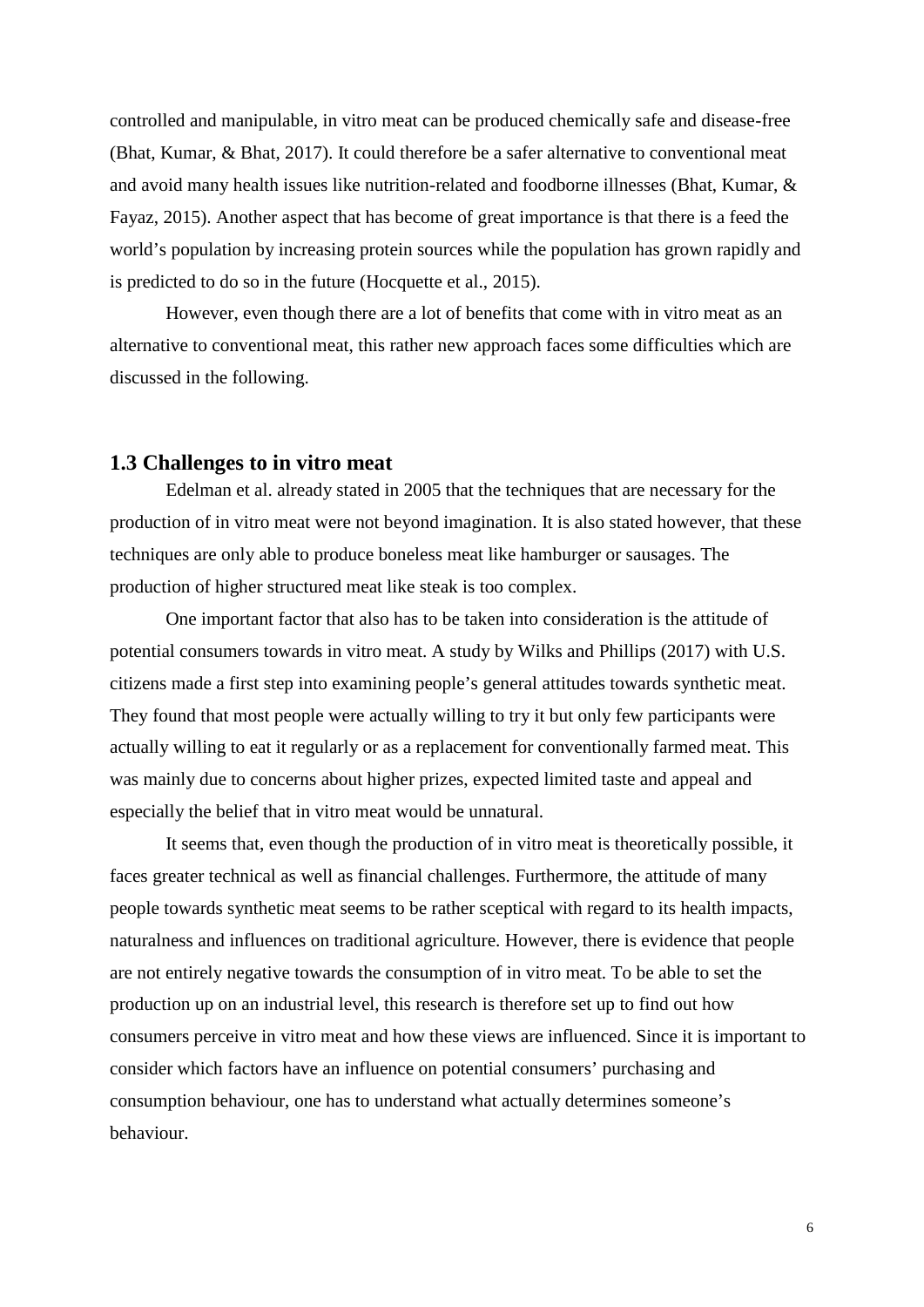# **2. THEORETICAL FRAMEWORK**

#### **2.1 Theory of Planned Behaviour**

One model that tries to describe the processes that influence behaviour is depicted by Ajzen (1991): The Theory of Planned Behaviour. This theory has already been used in the past to explain eat meat eating behaviour (Povey, Wellens, & Conner, 2001). According to this theory, behaviour is based on people's intention to perform a specific behaviour, such as buying in vitro meat. These intentions are influenced by three different factors which are believed to operate independently from each other. The first factor is attitude and refers to the views that a person holds about a specific behaviour. This basically includes the degree of how favourable or unfavourable the behaviour in question is thought to be. The second predictor of human behaviour is a factor termed social norm. This determinant refers to the perceived social pressure of performing or not performing a certain behaviour. The third determinant that has an influence on an individual's behaviour is the degree of perceived behavioural control. This term refers to the degree to which an individual thinks performing a certain behaviour is actually within his or her control (Ajzen, 1991). These three factors usually work together and each have an influence on the intention someone has to act in a certain way. They are believed to be rather independent from each other and their relative importance can vary across different situations and behaviours. In one context, one of the factors might be sufficient for an individual to perform a certain behaviour, in another context two or even all three factors might make contributions to intentions (Ajzen, 1991).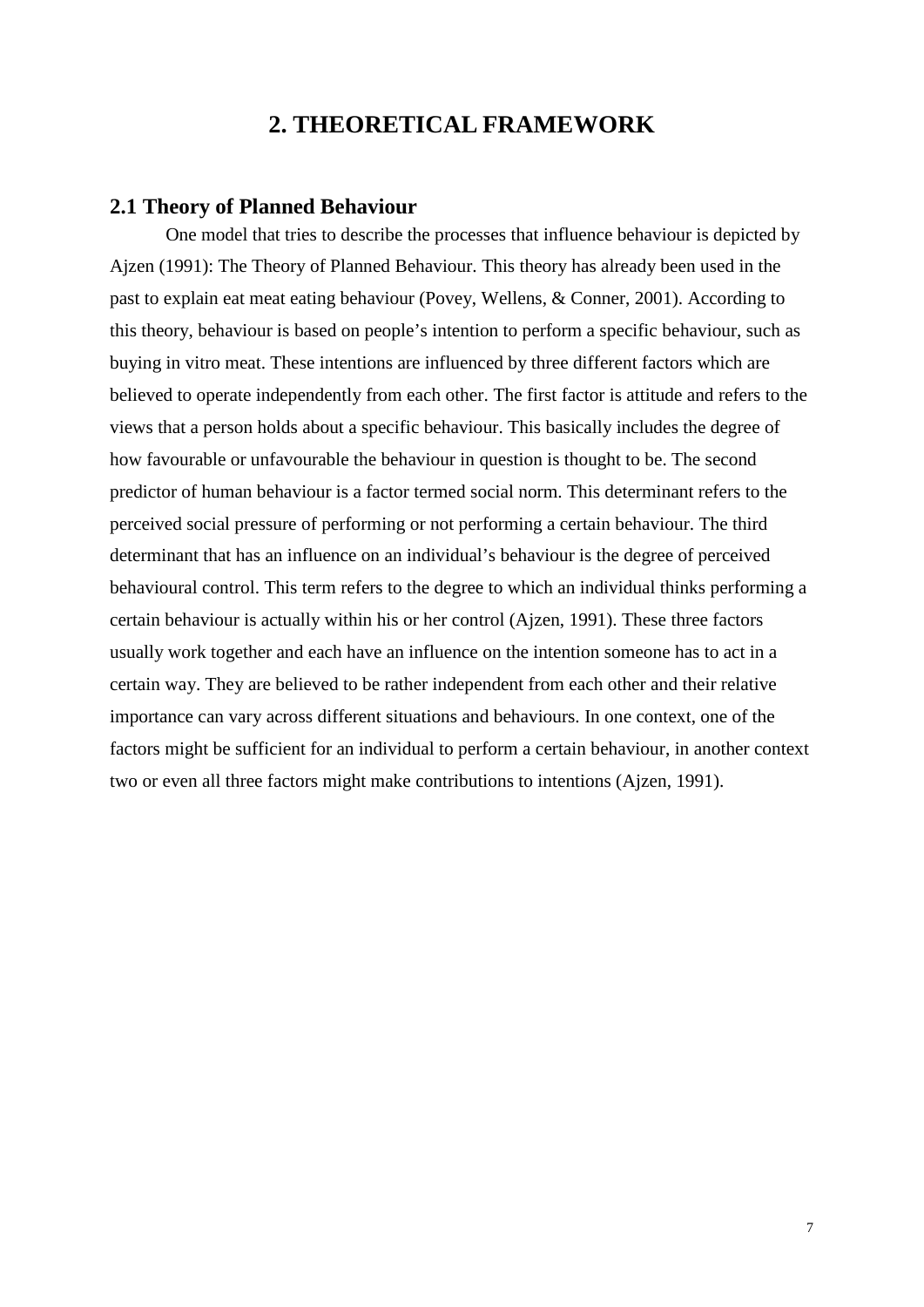Figure 1 *Theory of Planned Behaviour (Ajzen, 1991)*



#### **2.2 Attitude formation**

Even though all of these three determinants do have an influence on the behavioural intention and eventually on someone's behaviour, is has been shown in the past that attitude is often the main factor for an individual to follow. Defining the term "attitude" has been an ongoing issue for at least about a decade. Today, most have accepted the view of attitude being an "evaluative integration of cognitions and affects experienced in relation to an object" (Crano, 2008). An attitude therefore integrates, summarizes and evaluates cognitive reactions. The intensity of an attitude can vary depending on the situation and the object the attitude is referring to, in this case a certain behaviour.

Based on this assumption, the theory of planned behaviour states that the more favourable someone's attitude is, the stronger an individual's intention should be to perform a certain behaviour (Ajzen, 1991). However, the model does not fully capture how attitudes are formed. Research on behavioural science has indicated that additionally to the three proximal determinants there are several distal determinants as well which can influence behaviour indirectly by influencing the proximal determinants. One example herefore is given by Fishbein and Ajzen (1977), who state that an attitude is developed from the beliefs that people hold about the object the attitude is about. This basically means that we form an attitude towards an object based on certain attributes we ascribe to it, like other objects, characteristics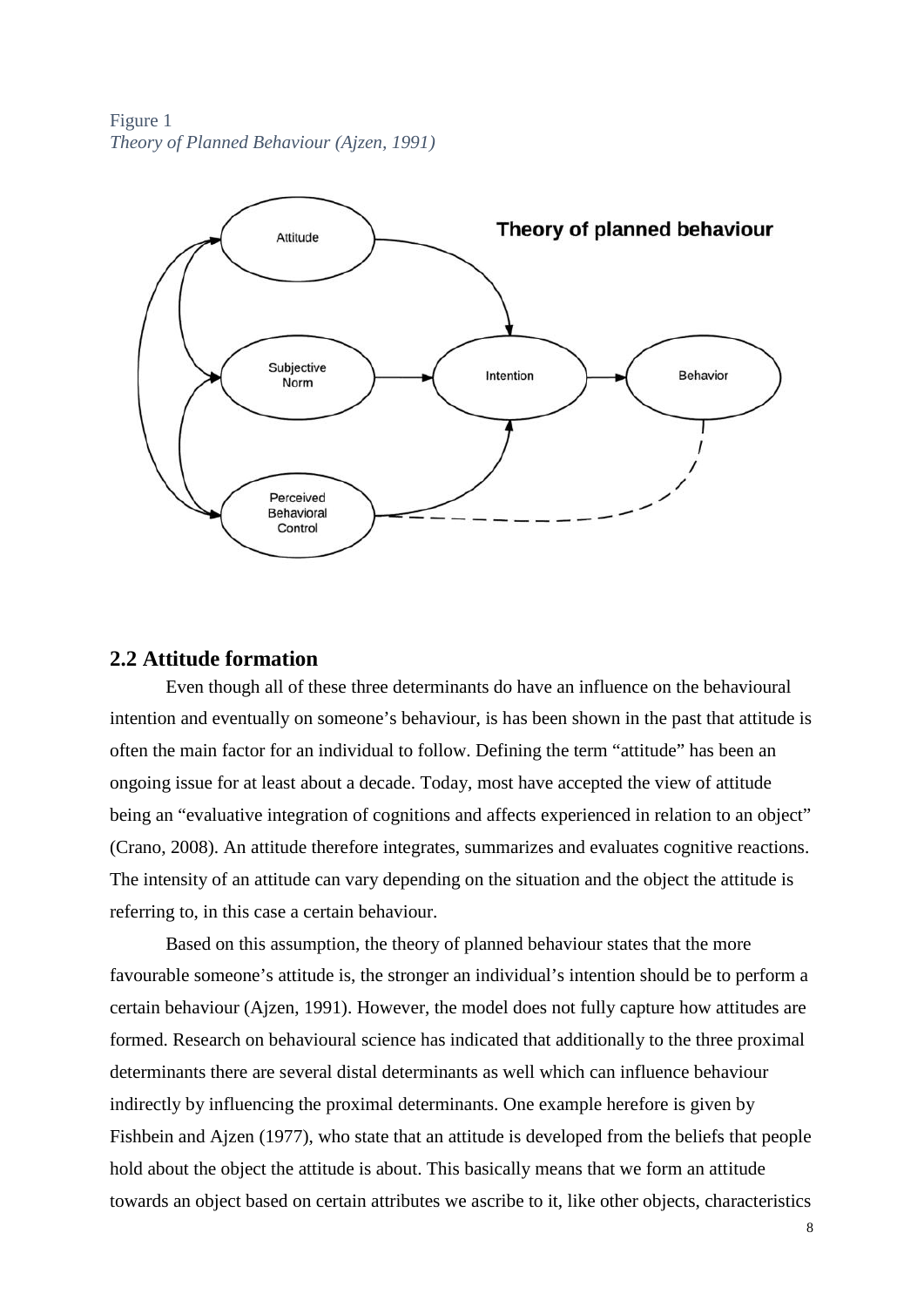or events. However, in case of the attitude towards a behaviour, the beliefs that someone owns connect the behaviour to a specific outcome or other attributes that are already labelled positively or negatively. Therefore, a simultaneous attitude is formed immediately. By this process, an attitude towards a behaviour is formed based on how desirable the expected consequences of performing said behaviour are.

#### **2.3 Social influence on attitudes**

However, the beliefs someone has about a specific behaviour are not the only factor to influence attitude. There has been a lot of research in the past showing that people's perceptions of how others think about a specific subject can greatly influence one's own attitude towards this subject as well. This is basically described as social influence (Raven, 1964). Research on social influence has come up with the view of a dual-motive scheme regarding how others can influence an individual's attitude. This scheme differentiates between information influence and normative influence. Informational influence basically involves the acceptance of information that has been provided by others as a fact of reality. Normative influence on the other hand refers to the conformity with positive expectations of another group, person or one's self. One reason to conform to normative concerns is that people usually want to ensure a satisfying relationship with others regarding potential rewards or punishments they can provide (Wood, 2000). According to Wood, people tend to adopt an induced behaviour of others when they hope to receive a favourable reaction and gain a specific reward by conforming. These findings are in line with a study of Norton et al. (2003) who found that people are likely to change their attitudes when they witness members of important social groups display behaviour that is inconsistent with their former attitude.

#### **2.4 The role of social media**

In today's time, one of the most obvious types of social influence is provided by social media. With millions of users worldwide, social media platforms like Facebook, Youtube, Instagram or Twitter present unlimited means to interact with each other as well as to present and share any content with other users (Muntinga, Moorman & Smit, 2011). Among these platforms, Facebook is currently the most used one among adults with 73% of all adult profile owners having a Facebook profile. Furthermore, 48% have a Myspace-profile and 14% a profile on LinkedIn (Lenhart, Purcell, Smith, & Zickuhr, 2010). Regarding the exponential increase of the popularity of these platforms in the past years, a lot of research has been done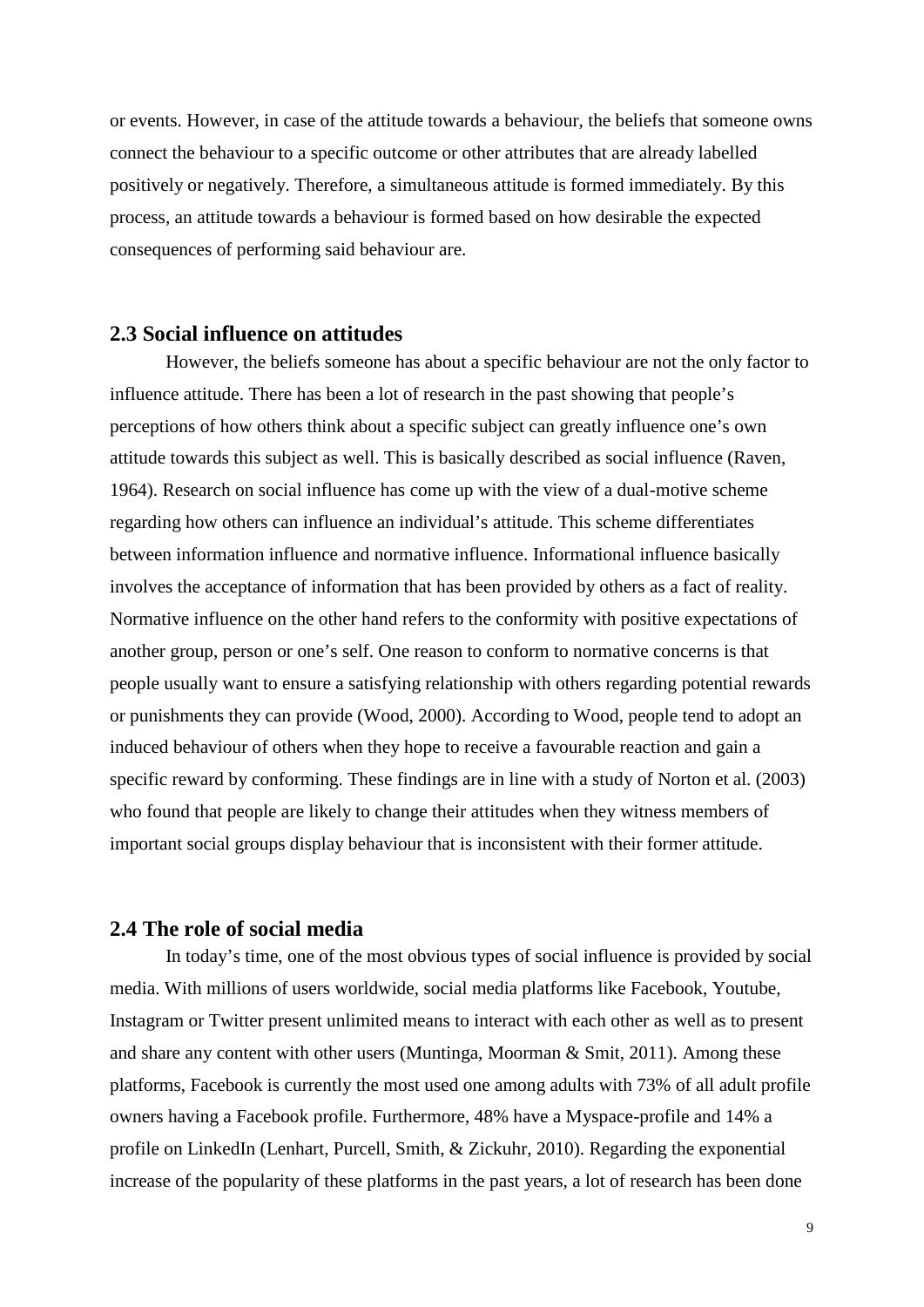on its potential influences on users. The majority of users act passively and use social media mainly as a source of information (Romero et al., 2016). There has been some research indicating that social media platforms do indeed have an influence of their users' attitudes. However, a lot is still to be investigated regarding this issue.

#### **2.5 The present study**

Due to the lack of research and the current relevance of social media and interest in alternative meat production, a study was set up to find out more about how these factors are related. This study focuses on potential in vitro meat consumers in Germany. It was chosen for this target group since the demand for meat alternatives has been risen significantly during the past years in Germany, making the outcomes of this study relevant for producers and consumers likewise. Furthermore, like in most countries in the past years, social media plays an important role in the society, which puts the focus on its influence on people's attitudes (Duggan & Brenner, 2013).

The purpose of this study is to explore the general attitudes towards in vitro meat in the German society as well as to what extent the attitude of others expressed on social media influence these attitudes. Therefore, the following research question is put into focus: *"What are German citizens' general attitudes towards in vitro meat and how do other people's opinions that are shared on social media influence these attitude?"* The first part of this question is of explorative nature. This study aims at finding out more about how in vitro meat is viewed in the German population by therefore answering the following sub-question:

#### Explorative question

*"How do German citizens view in vitro meat in general and how are these views distributed across the German population?"*

Therefore, a questionnaire has been employed to measure people's general attitudes towards in vitro meat.

The second part of the research question is of inferential nature and aims at directly testing the influence of people's opinions on participants' attitudes. Therefore, a Facebook post with corresponding comment that expressed either a positive or a negative attitude towards in vitro meat were employed. It was chosen to imitate a post on Facebook due to Facebook's incomparable popularity in Western countries. By using this approach, it was examined if the exposure to other people's opinion about in vitro meat influence participants'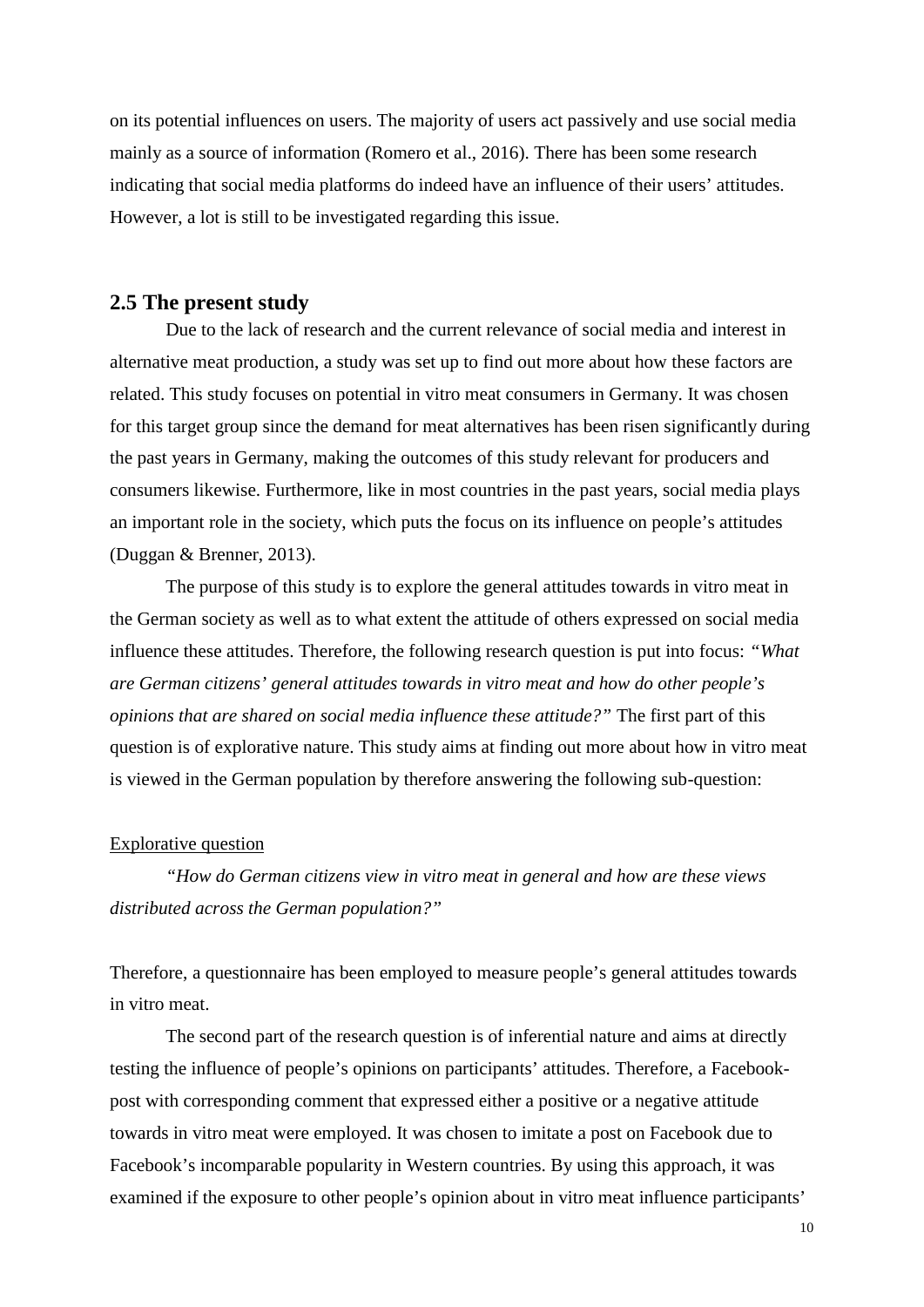attitudes, meaning that a positive formulation will lead to positive attitudes and negative formulation leads to negative attitudes. Therefore, the following hypothesis was formulated:

#### Hypothesis

*"Participants who see the positive Facebook-post will have a more positive attitude and participants who see the negative Facebook-post will have a more negative attitude towards in vitro meat compared to conventional meat than people who do not see any Facebook-post at all."*

To examine the research question, the determinant "attitude" is split into two factors that are expected to provide an accurate representation of someone's attitude towards in vitro meat. These factors are "perception of in vitro meat compared to conventional meat" and "expected consequences of in vitro meat production". Based on the Theory of Planned Behaviour, it is also expected that someone's attitude has an influence on one's behavioural intention. The behavioural intention that is of special interest with regard to the case of in vitro meat is if people would actually have the intention of buying in vitro meat. Therefore, a third factor was established which is believed to give additional value to people's attitude, described as "willingness to try in vitro meat".

Since it has been shown that attitude has a strong influence on someone's behavioural intention, it is expected that these three factors are correlated and therefore summarized in one hypothesis that includes the two attitude-related factors "perception of in vitro meat" and "expected consequences of in vitro meat" as well as the behavioural intention "willingness to try in vitro meat". Since attitude has however been shown to have a strong influence on behavioural intention, the factors have been summarized as "attitude" to simplify the hypothesis.

# **3. METHOD**

The experiment that has been conducted in the course of this study was checked and approved beforehand by the Ethical Commission.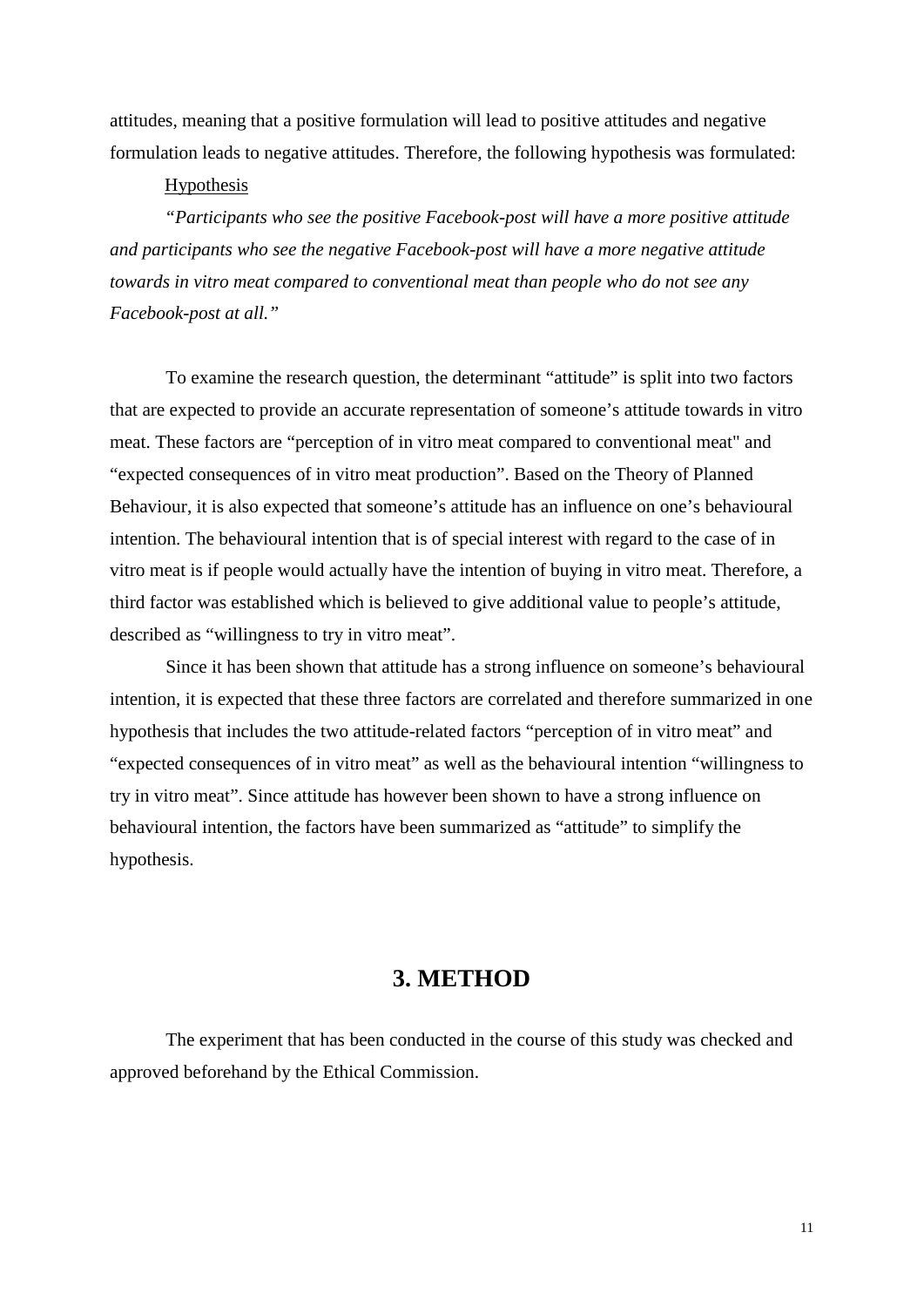#### **3.1 Design**

To test the hypothesis and answer the research question, a quantitative approach has been used. Therefore, an experiment was employed in this study. To examine people's attitudes towards in vitro meat, a questionnaire was used which measured different aspects. The design that was employed in this study was a between-subjects design with two experimental conditions as well as one control condition. As independent variable, opinions of others regarding in vitro meat with two levels (positive or negative) was used. The dependent variables are perception of in vitro meat as compared to conventional meat, willingness to try in vitro meat and expected consequences of in vitro meat production.

#### **3.2 Participants**

Participants were recruited online by convenience sampling. The link that led to the online survey was posted on social media (Facebook) as well as shared on WhatsApp by the researcher. Participants were also asked to share the link with their friends as well and spread it further to reach more responses.

In total, 241 respondents took part in the study. However, part of the participants did not meet the requirements for the analyses and where therefore eliminated. Apart from agreeing with the informed consent, finishing the whole questionnaire and being over the age of 18, participants had to pass a manipulation check to make sure they actually read the Facebook-post. This was done by means of two control questions after presenting the Facebook-post in the two experimental conditions. These questions asked what the main subject of the post was (in vitro meat) and whether the post and the comment actually had the same opinion on the topic (they did). Participants who did not answer both of the questions right where excluded from the analyses as it was concluded they did not read the post attentively and the manipulation therefore could not work.

After eliminating every participant who did not meet the requirements, a number of 133 cases left for the analyses.  $65.4\%$  (=87) of the participants were female and 34.6% (=46) were male. The age of the participants ranged from 18 to 90 with a mean age of 34.75 (*SD*=13.79). In the positive condition, there were 23 females and 14 males whose age ranged from 20 to 90 with a mean age of 36.43 (*SD*= 17.22), in the negative condition there were 19 females and 7 males whose age ranged from 19 to 53 with a mean age of 30.92 (*SD*= 11.05) and in the control condition there were 45 females and 25 males whose age ranged from 18 to 57 with a mean age of 35.28 (*SD*= 12.54). Randomisation checks were executed using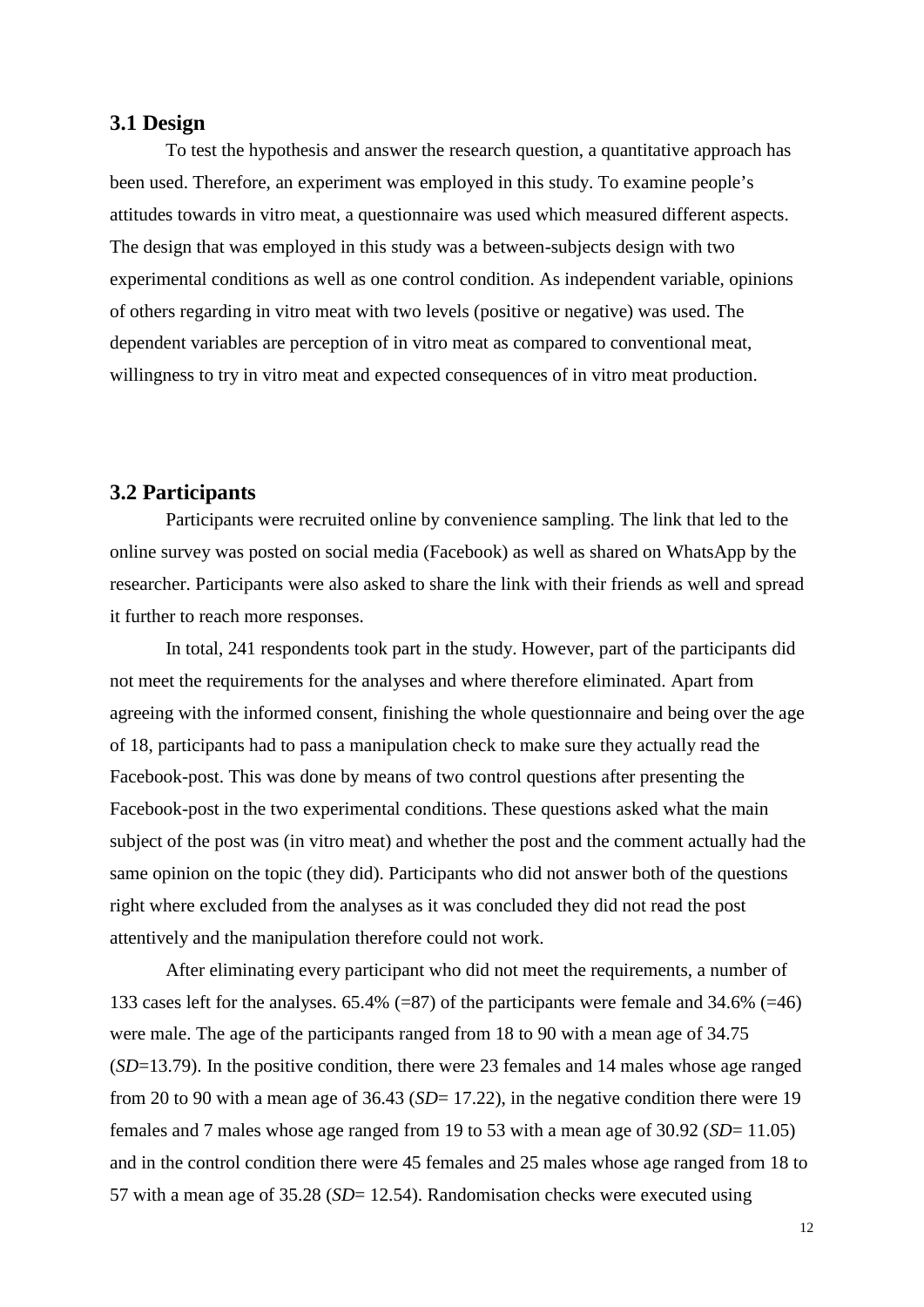ANOVAs and Chi-Square tests which showed that randomisation worked and participants were distributed evenly across the three conditions regarding gender  $[X^2(2)=0.88, p=.64)$ , age  $[F(2, 129) = 1.33, p = .26]$ , eating behaviour  $[X^2(2) = .88, p = .64]$ , political affiliation  $[F(2, 129) = 1.33, p = .26]$ 120)=.86, *p*=.42] and frequency of meat consumption [*X²*(10)=7.75, *p*=.65].

There were a few requirements that had to be met in order for the participants to be eligible to take part in the study. First of all, respondents had to be 18 years or older. Furthermore, the study aimed at people living in Germany. Therefore, participants had to be fluent in the language, since the questionnaires were presented in German. To get a view as broad as possible, there were no further restrictions on the participation in the study. Participation was entirely voluntary and participants could withdraw at any time without indicating a reason. The names of the participants are kept anonymous due to privacy reasons.

#### **3.3 Instruments**

In all of the three conditions, the online experiment contained a questionnaire to measure people's general attitude towards in vitro meat. In the two experimental conditions, the survey also included a Facebook-post and a corresponding comment which showed either positive or negative opinions regarding in vitro meat. These Facebook-posts were included to represent the independent variable "opinions of others regarding in vitro meat".

The items that were used were based on the survey set up and tested by Wilks and Phillips in 2017. This questionnaire was mainly adopted in its original form. However, a few changes were made to adjust the survey to the goals of the study. First of all, the study aimed solely at the German population. To get a view as broad as possible of the society, it was therefore chosen to translate the whole questionnaire to German so that people of all ages and educational backgrounds were able to take part in the study. The items were translated in a way that assured the meaning to be as close as possible to the original items but also to be easily comprehensible for every participant.

Except for the open questions, the questions were summarized based on the three factors they were expected to measure. Furthermore, these questions were changed to statements and arranged in question blocks which measured people's answers by means of a 5-point Likert-type scale, ranging from "Strongly disagree" to "Strongly agree". The survey also included some demographic question as well as questions about participants' meat consumption habits. To present the survey more clearly and to ensure the possibility for each participant to complete the survey with full concentration entirely, as few items as possible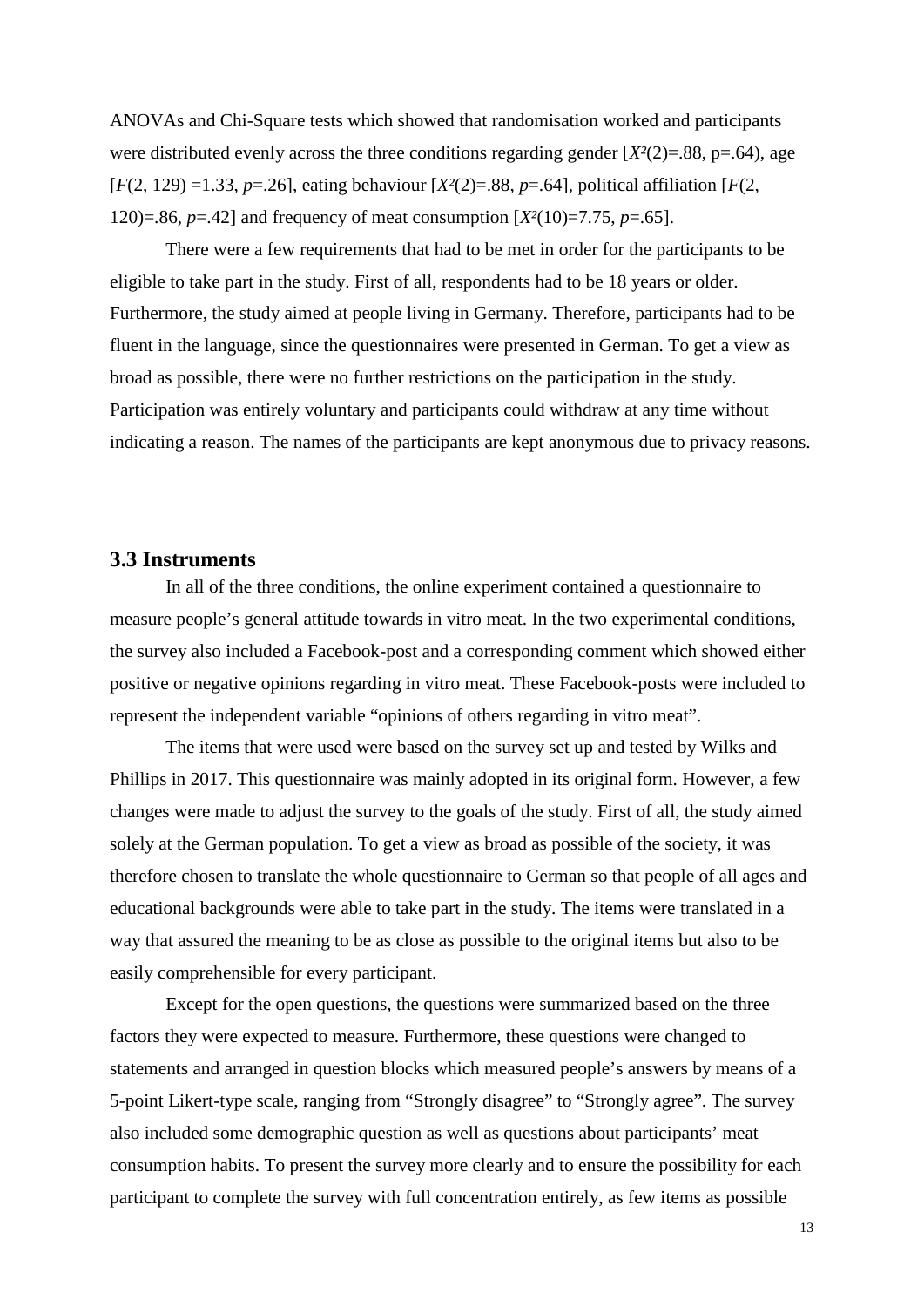were used. Before participation, respondents had to agree with an informed consent which provided basic information about the background of the study but however did not reveal the actual research question to avoid any influence on the participants beforehand. Furthermore, the informed consent stated that participation was entirely voluntary and withdrawal from the study was possible at any time without the need to give any reasons. It was also ensured that the data was treated anonymously and would not be shared with anyone but the research team. The entire questionnaire is included in the Appendix.

#### **3.3.1 Perception of in vitro meat compared to conventional meat**

The first part of the questionnaire measured the factor "perception of in vitro meat as compared to conventional meat". In the current study, the items in this subscale were exerted to assess people's thoughts about in vitro meat, especially when it comes to a comparison with conventional meat. Examples of items from this subscale are ""In vitro meat is healthier than conventional meat" or "In vitro meat is more appealing than conventional meat". In total, this subscale consisted of eight items. Inter-item consistency was calculated for this subscale and was considered average (*Cronbach's* = .72). It was decided to delete the item "The production of in vitro meat would be more expensive than conventional meat production" to improve the inter-item consistency (Cronbach's  $= .77$ ). Furthermore, the variable is normally distributed as shown by the Shapiro-Wilk-Test (*W*=.970; *p*<.005).

#### **3.3.2 Expected consequences of in vitro meat production**

The second part of the questionnaire measured the factor "expected consequences of in vitro meat production". This factor aimed at assessing what consequences people expect of the production of in vitro meat regarding animal welfare, world hunger or agriculture. These are all factors that had been identified in earlier research as potential (positive and negative) outcomes of in vitro meat production (Wilks & Phillips, 2017). Some items from this subscale were "In vitro meat will improve animal welfare conditions" and "In vitro meat will be able to solve world famine problems". In total, this subscale consisted of seven items. Inter-item consistency for this subscale was calculated and considered questionable (*Cronbach's* = .67). The item ,,In vitro meat will encourage the possibility that humans could be eaten, i.e. cannibalism could occur" was deleted to improve inter-item consistency (*Cronbach's* = .73). Furthermore, this variable is not normally distributed as shown by the Shapiro-Wilk-Test  $(W=.98; p<.082)$ .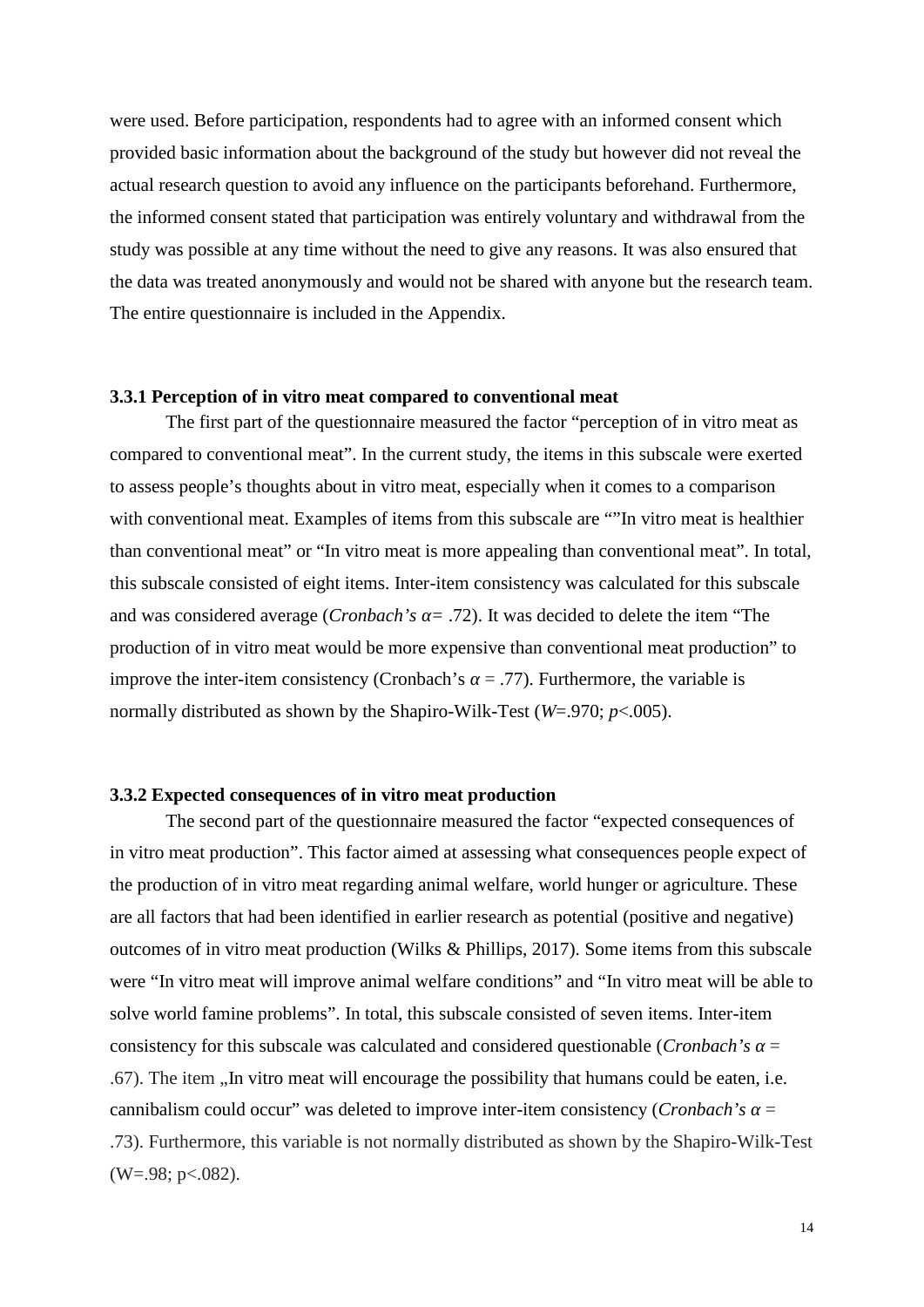Lastly, the questionnaire contained some demographic questions to inquire the participants' gender, age, political affiliation, educational background and frequency of Facebook usage to be able to make sense of the collected data. This information was needed as background variables. The questionnaire also included two open questions asking why people would not be willing to try in vitro meat and lastly, if they have any concluding thoughts or comments regarding the study.

#### **3.3.3 Willingness to try in vitro meat**

The third part of the questionnaire measured the factor "willingness to try in vitro meat". This factor aimed at assessing to what extent people would be willing to try in vitro meat if it was accessible in supermarkets and butchers. Examples of items from this subscale are "I would be willing to eat in vitro meat regularly" or "I would be willing to eat in vitro meat as a substitute for conventional meat". In total, this subscale consisted of five items. Inter-item consistency for this subscale was calculated and considered very good (*Cronbach's*

= .88). Furthermore, this variable is normally distributed as shown by the Shapiro-Wilk- Test (W=.96;  $p<.001$ ).

#### **3.3.4 Demographic variables**

The demographic questions that were used to answer the explorative part of the research question were presented after participants filled in the attitude questionnaires. This was done because participants might be reluctant to the measuring instrument when being reminded of sensitive and personal items beforehand. Another issue might be that it does not allow participants to immediately start answering substantial items, which might reduce the response rate (Colton & Covert, 2007). The demographic part included questions about age, gender, educational background as well as political orientation. Educational background was measured by asking participants to indicate their highest level of completed education, presenting different German educational levels ranging from "no education" (1) to "university/college" (7) as well as the option "other" (8). Political affiliation was measured on a continuous scale ranging from "left" (1) to "right" (7), asking participants to indicate their political orientation.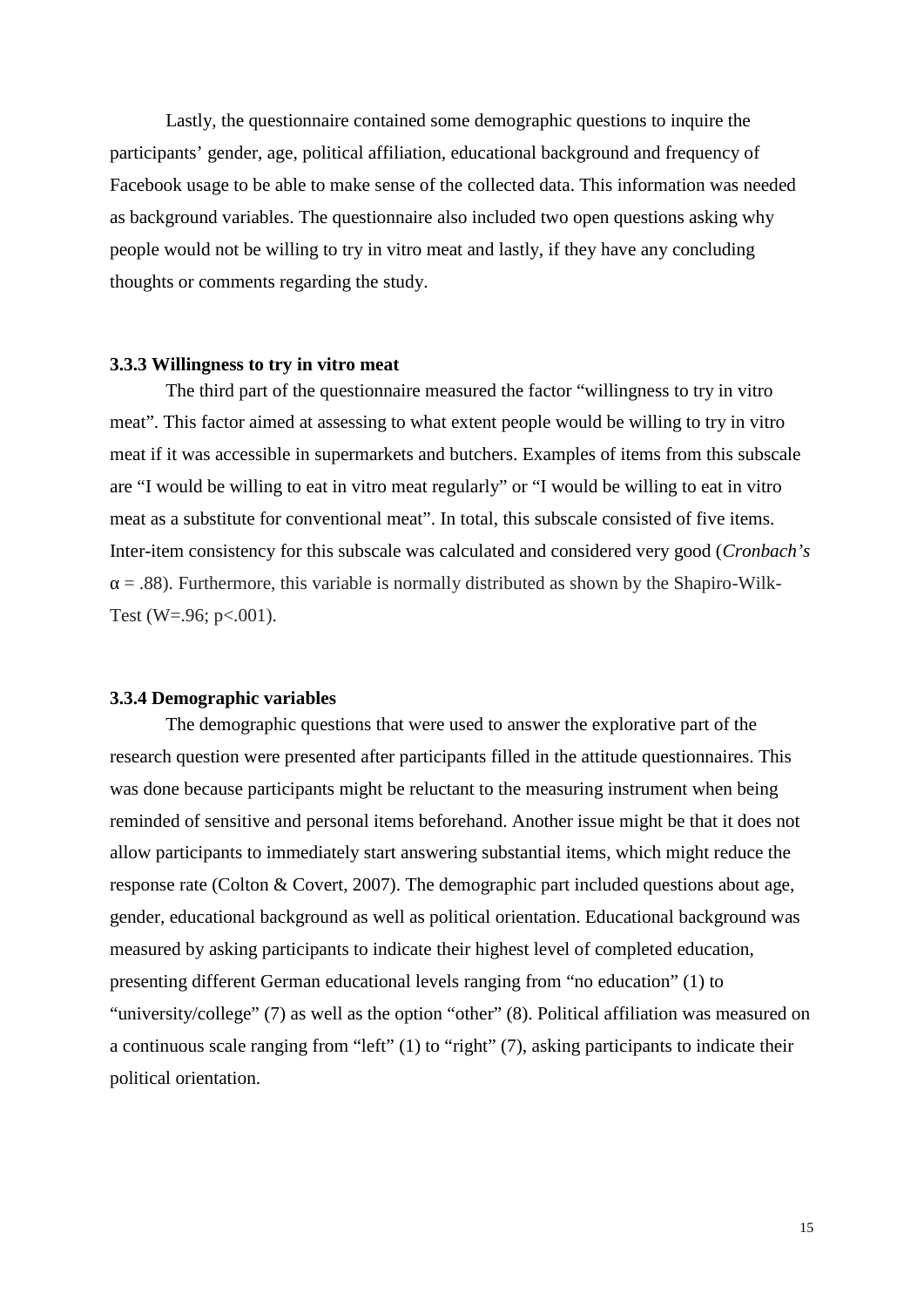#### **3.4 Procedure**

The questionnaire was generated with the online programme Qualtrics and then shared and spread via social media (Facebook and Whatsapp). This was done by using the anonymous link to the online survey that was provided by Qualtrics. It was chosen for this approach since the goal was to get a broad impression of the general opinions people have towards in vitro meat. By means of an online survey, the possibility of reaching a large amount of respondents is increased.

Participants clicked on the shared link to be directed to the survey. After agreeing with the terms provided in the informed consent, the questionnaire started. Participants were asked a few multiple choice questions about their meat consumption. Following this, participants were asked how familiar they are with in vitro meat and if they actually knew what in vitro meat is. Afterwards, a short explanation was provided to inform participants about the product regardless their previous knowledge before taking part in the actual experiment. After this short informative text, the Facebook-post (positive or negative) was provided in the experimental conditions. Participants were asked to read the post and the corresponding comment carefully. Afterwards, two control questions were asked to make sure that participants actually read the post. The Facebook-post and control questions were not included in the control condition.

Subsequently, the three subscales were presented in all of the conditions, measuring people's perception of in vitro meat compared to conventional meat, respondents' willingness to try in vitro meat as well as the consequences people expected from in vitro meat production in the future. Subsequently, participants had the chance to share any thoughts or comments on the topic or the questionnaire before answering some demographic questions. The last page included the debriefing. It revealed the background of the study as it was the aim to find out if other people's opinions that are shared on social media do have an influence on an individual's attitude towards in vitro meat. Furthermore, the e-mail address of the researcher was presented and participants were invited to establish contact in case they had any further questions.

The data was saved online automatically by the programme Qualtrics and downloaded after data collection was finished. In the following, the statistical programme SPSS was used to analyse the collected data.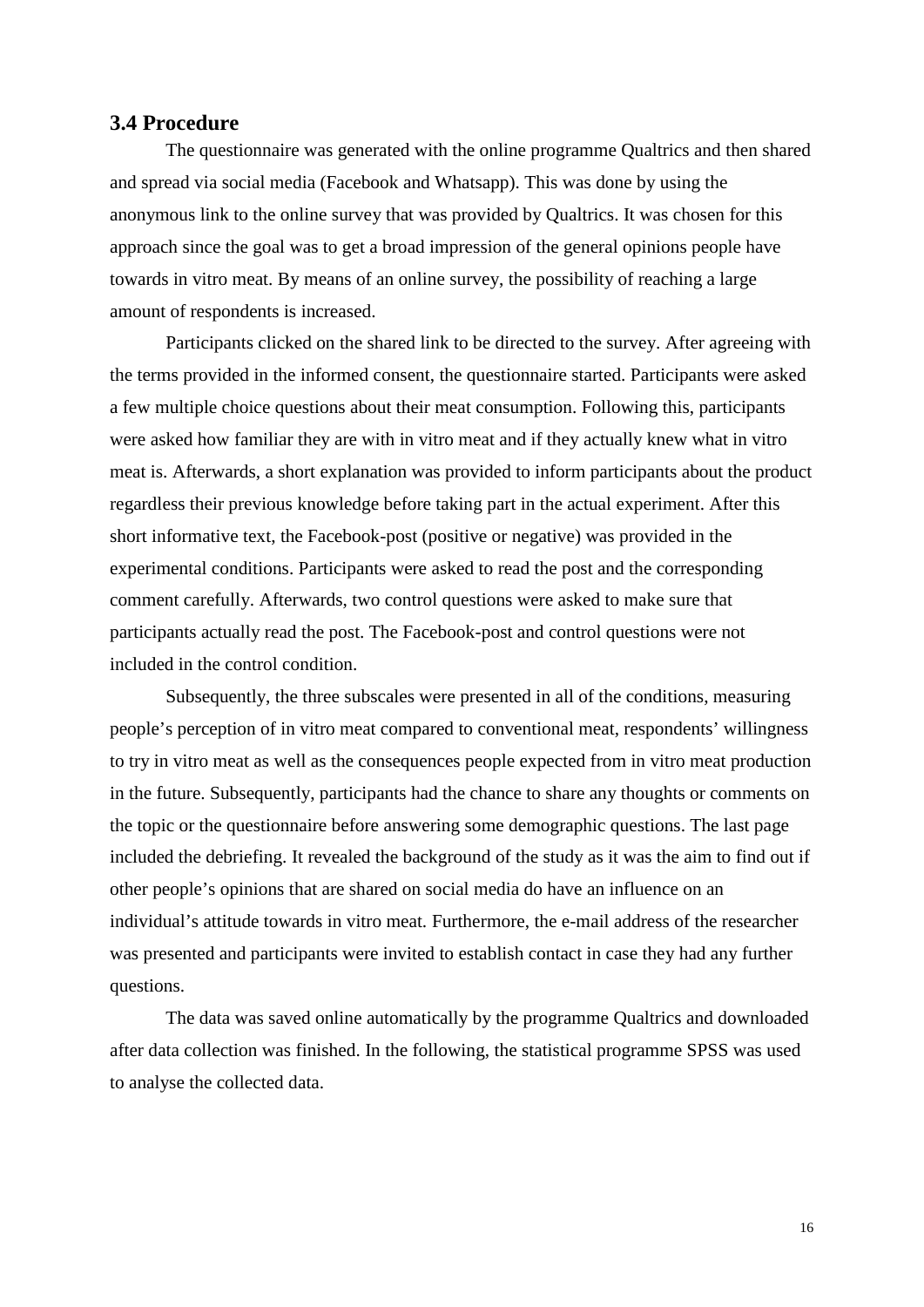#### **3.5 Data analysis**

Data was analysed by exporting the collected data from Qualtrics and then analysing it by using the statistical programme SPSS.

Before the actual analyses could be done to answer the research question, the variables that represent the three factors had to be defined. Therefore, the items of each of the three tables were merged together to create a measurement for each of the three variables. For example, the eight items of the first subscale that measured participants' perception of in vitro meat compared to conventional meat were merged to create the new variable "perception\_of\_IVM". This was done for each of the three factors. These new variables were then used for the analyses of the hypothesis. Some of the items also had to be recoded. Furthermore, it was tested for Normality with the Shapiro-Wilk-Test for all of the three variables. Even though the test showed that the sample was not normally distributed for the variable "expected consequences of in vitro meat production", a parametric test was used as well. This was done because the sample size of 136 participants seems to be sufficient to use parametric tests. Also, non-parametric tests have the issue of lacking test power.

To answer the first part of the research question and explore the general attitude of the German population towards in vitro meat, an independent samples t-test was first executed to test for differences between males and females. Furthermore, it was tested for differences in attitude regarding age and political affiliation of the participants. However, since it has been shown that age and political affiliation are often correlated (Cornelis, Van Hiel, Roets,& Kossowska, 2009), a multiple regression analysis was executed to control for interaction. Also, it was tested whether there was a difference in attitude based on how often participants ate meat. This was done by conducting a one way ANOVA. Lastly, it was investigated whether there were any differences regarding participants' educational background. Since it has been shown that educational background is often correlated with political affiliation (Lottes & Kuriloff, 1994), an analysis of covariance (ANCOVA) was conducted to control for any interaction effects.

To answer the second part of the research question, the hypothesis was tested that participants who see the positive Facebook-post will have a more positive attitude and participants who see the negative Facebook-post will have a more negative attitude towards in vitro meat compared to conventional meat than people who do not see any Facebook-post at all. Therefore, a One Way ANOVA with the condition as fixed factor and the three variables "perception of in vitro meat compared to conventional meat", "willingness to try in vitro meat" and "expected consequences of in vitro meat production" as dependent variables was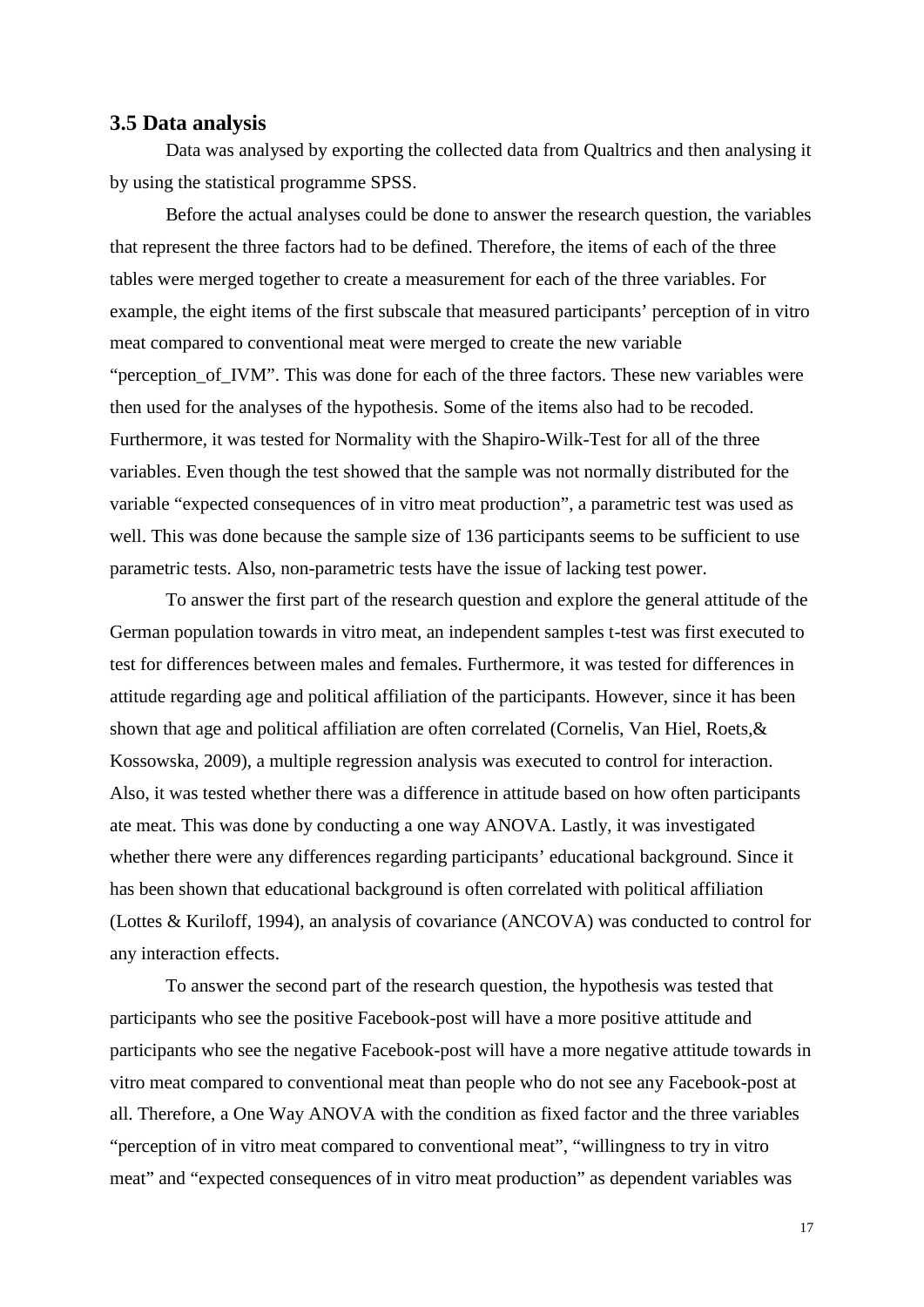used to test the hypothesis by comparing the means across the positive, negative and control condition.

# **4. RESULTS**

#### **4.1 Answering the sub-question**

To answer the question how German citizens view in vitro meat in general and how these views are distributed across the German population, some explorative analyses have been executed.

Firstly, it was tested whether the three variables differed based on participants' gender by conducting an independent samples t-test. The analyses showed that the mean scores for perception of in vitro meat were indeed significantly higher for males (*M*=3.38, *SD*=.61) compared to females (*M*=3.12, *SD*=.59); *t(131)*=2.41, *p*=.017. It was also shown that the mean scores for expected consequences were higher for males (*M*=3.34, *SD*=.74) than for females ( $M=3.07$ ,  $SD=.63$ ),  $t(131)=2.18$ ,  $p=.016$ ). However, the difference between males  $(M=3.08, SD=1.03)$  and females  $(M=2.96, SD=1.04)$  was not significant for participants' willingness to try  $[t(131)=0.60, p=.27]$ . These values are presented in Table 1. It can therefore be concluded that overall males have a more positive perception of in vitro meat and expect the consequences of its production to be more positive.

#### Table 1

|                    | Male |           | Female |           |      |      |
|--------------------|------|-----------|--------|-----------|------|------|
| Variable           | Mean | <b>SD</b> | Mean   | <b>SD</b> | t    | p    |
| Perception         | 3.38 | .61       | 3.12   | .59       | 2.41 | .017 |
| Expected           | 3.34 | .74       | 3.07   | .63       | 2.18 | .016 |
| consequences       |      |           |        |           |      |      |
| Willingness to try | 3.08 | 1.03      | 2.96   | 1.04      | .60  | .27  |

*Descriptive statistics regarding Gender*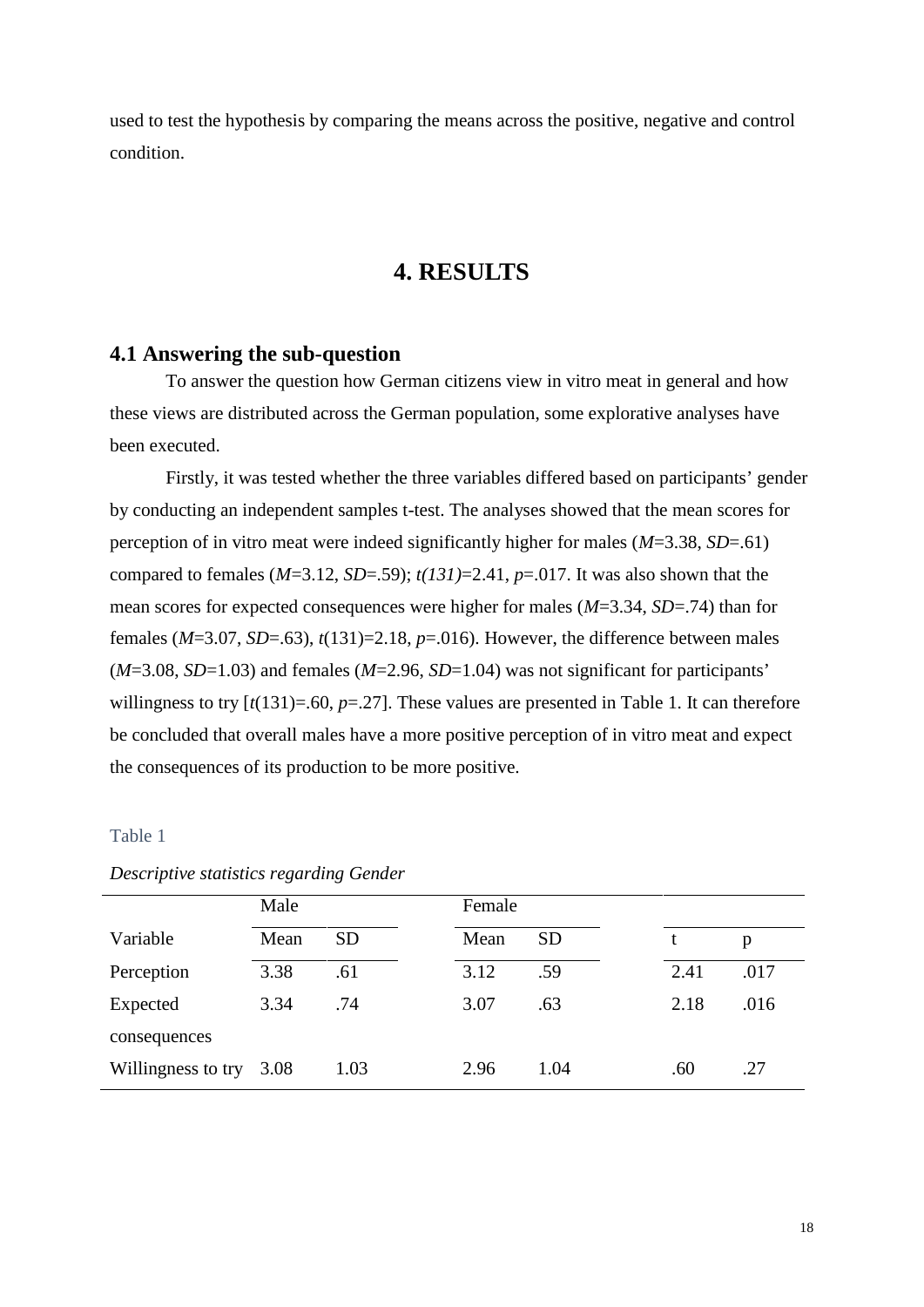Secondly, it was tested if age and political affiliation (left to right) of the participants were somehow related to the three variables. Therefore, a multiple regression analysis was conducted. In the course of this analysis, a non-significant regression equation was found for perception of in vitro meat  $[F(2, 120)=1.67, p=.19]$  with an R<sup>2</sup> of .03. It was shown that neither age ( $=$ .16, *p*=.08) nor political affiliation ( $=$ .04, *p*=.66) had any influence on participants' perception of in vitro meat. For the expected consequences of in vitro meat, also a non-significant regression equation was found [*F*(2, 120)=.19, *p*=.83] with an R² of .00. It was shown that neither age ( $=$  -01,  $p$ =.94) nor political affiliation ( $=$  -06,  $p$ =.55) had an influence on the expected consequences of in vitro meat production. The same analysis was executed for the third factor, willingness to try. In the course of this analysis, a non-significant regression equation was found for willingness to try in vitro meat  $[F(2, 120)=1.02, p=.36]$ with an R<sup>2</sup> of .02. It was shown that neither age ( $=$ .13,  $p=$ .16) nor political affiliation ( $=$ -.02, *p*=.79) had any influence on participants' willingness to try in vitro meat. The analyses indicated that there was no interaction effect between the demographic variables age and political affiliation.

Thirdly, to test if there were any differences in participants' attitudes based on how often they were eating meat, a one way ANOVA was conducted for each of the three variables. The analyses did not show any significant differences between the groups regarding participants' perception of in vitro meat  $[F(5, 127)=0.39, p=.85]$  or the expected consequences of in vitro meat production [*F*(5, 127)=.46, *p*=.80]. However, the analysis showed that there was indeed a correlation between people's willingness to try in vitro meat, with people eating meat less than once a year or never being more willing to try it [*F*(5, 127)=2.64; *p*=.026]. It can therefore be concluded that participants who never or almost never eat meat were more willing to try the product if it was available for them.

Lastly, it was tested if participants' attitudes differed based on their educational background. To control for the interaction with political affiliation, an ANCOVA was conducted for every of the three variables with educational background being the fixed factor and political affiliation being the covariate. In the course of this analysis, no significant differences were found between the different levels of education regarding the perception of in vitro meat  $[F(5, 116)=1.35, p=.24]$ . The difference also was not significant regarding the expected consequences  $[F(5, 116)=1.09, p=.36]$  or participants' willingness to try in vitro meat [*F*(5, 116)=1.96, *p*=.08].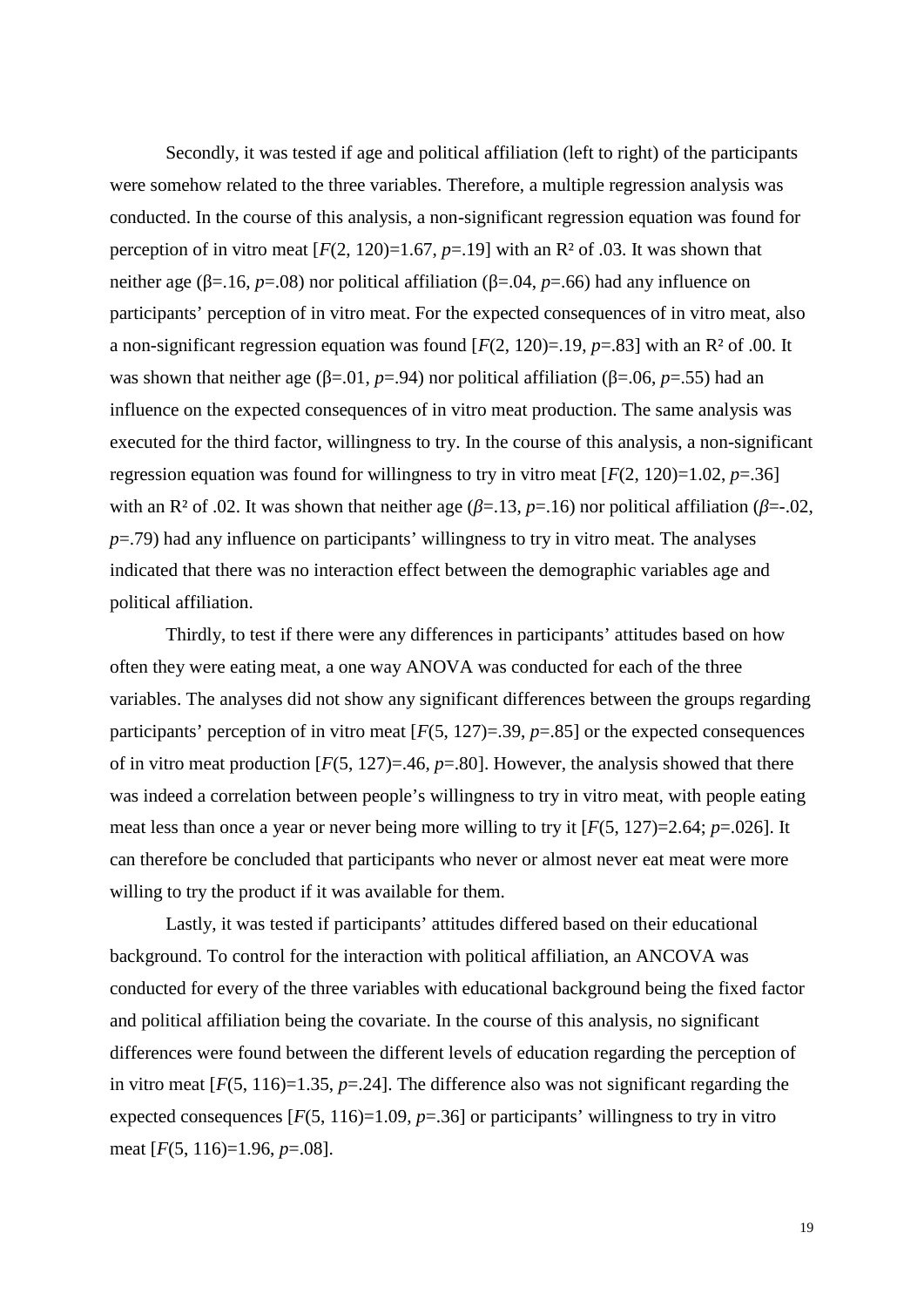#### **4.2 Testing the hypothesis**

In the analyses, the dependent variable "attitude" was split and each of the three factors was tested separately. By doing so, it was possible to make assumptions for each of the variables independently.

#### **4.2.1 First variable**

To test if participants in the positive condition would have a more positive perception and participants in the negative condition would have a more negative perception of in vitro meat compared to conventional meat than people in the control condition, a One Way ANOVA was executed. It was found that there was no significant difference between the three groups  $[F(130)=0.069; p=.933]$ . This means that neither did people who saw the positive Facebook-post have a more positive perception, nor did people who saw the negative Facebook-post have a more negative perception of in vitro meat compared to conventional meat than people in to the control condition. This part of the hypothesis was therefore rejected.

#### **4.2.2 Second variable**

To test if participants in the positive condition expected the consequences of in vitro meat production to be more positive and participants in the negative condition expect the consequences of in vitro meat production to be more negative than people in the control condition, a One Way ANOVA was executed. It was shown that there was no significant difference between the three groups  $[F(130)=0.087; p=.917]$ . This means that neither did people who saw the positive Facebook-post expect the consequences of in vitro meat production to be more positive, nor did people who saw the negative Facebook-post expect the consequences to be more negative than people in the control condition. This part of the hypothesis was therefore rejected.

#### **4.2.3 Third variable**

To test if participants in the positive condition would be more willing and participants in the negative condition would be less willing to try in vitro than people in the control condition, a One Way ANOVA was executed. It was shown that there is no significant difference between the three groups  $[F(130)=0.519; p=.597]$ . This means that neither were people who saw the positive Facebook-post more willing, nor were people who saw the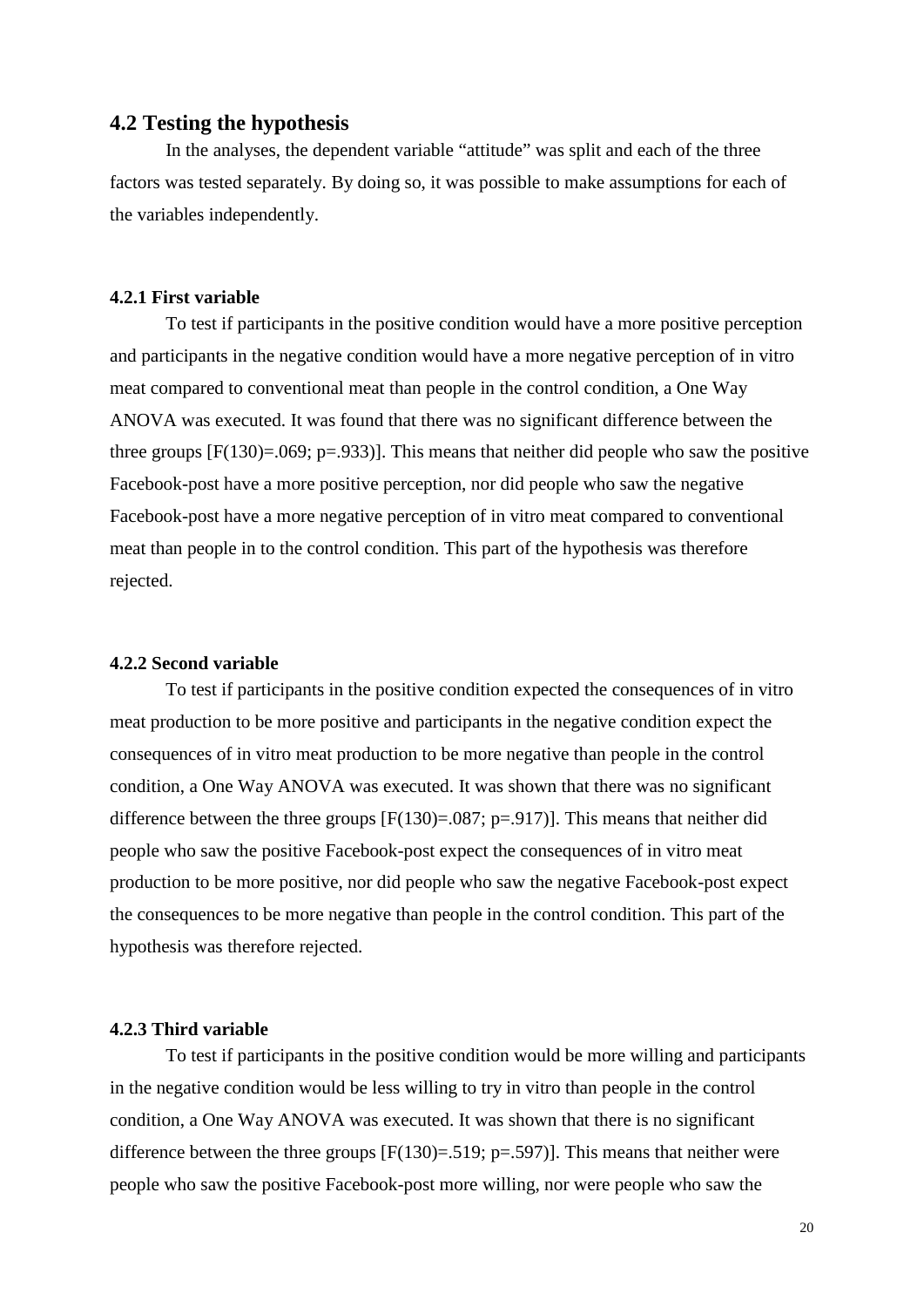negative Facebook-post less willing to try in vitro meat than people in the control condition. This part of the hypothesis was therefore rejected.

Regarding these analyses, it can be seen that no significant differences were found for any of the three variables. The hypothesis was therefore rejected.

# **5. DISCUSSION**

#### **5.1 Answering the research question**

#### **5.1.1 Answering the sub-question**

This study aimed at investigating how in vitro meat is perceived in Germany and to what extent social influence has an impact on people's attitudes. Therefore, the research question that formed the basis of this study was *"What are German citizens' general attitudes towards in vitro meat and how do other people's opinions that are shared on social media influence these attitude?"* The first part of this question was of explorative nature and aimed at finding out how German citizens view in vitro meat in general and how these views are distributed across the German population. Therefore, the differences regarding the variables gender, age, political affiliation and educational background were investigated. The results showed that the gender of the participants did indeed have a strong influence on attitudes towards in vitro meat. Males did not only have a more positive perception of in vitro meat compared to conventional meat than women, they also expected the consequences of in vitro meat production to be more positive than did female participants. This is in line with research of Wilks and Phillips (2017), who in their study also found that men were more receptive towards in vitro meat than females. This could possibly be explained by men having an overall more positive attitude towards meat in general because it is associated with being masculine and vegetarians or vegans are regarded as weaker (Ruby & Heine, 2011; Thomas, 2016). Another possible explanation could be that males are in general more open towards new technologies than are females (Elliott & Hall, 2005).

In a second account, the frequency of meat consumption of participants was shown to be a reliable predictor of their willingness to try in vitro meat. It was found that participants who ate meat only once a year or never were more willing to try in vitro meat if it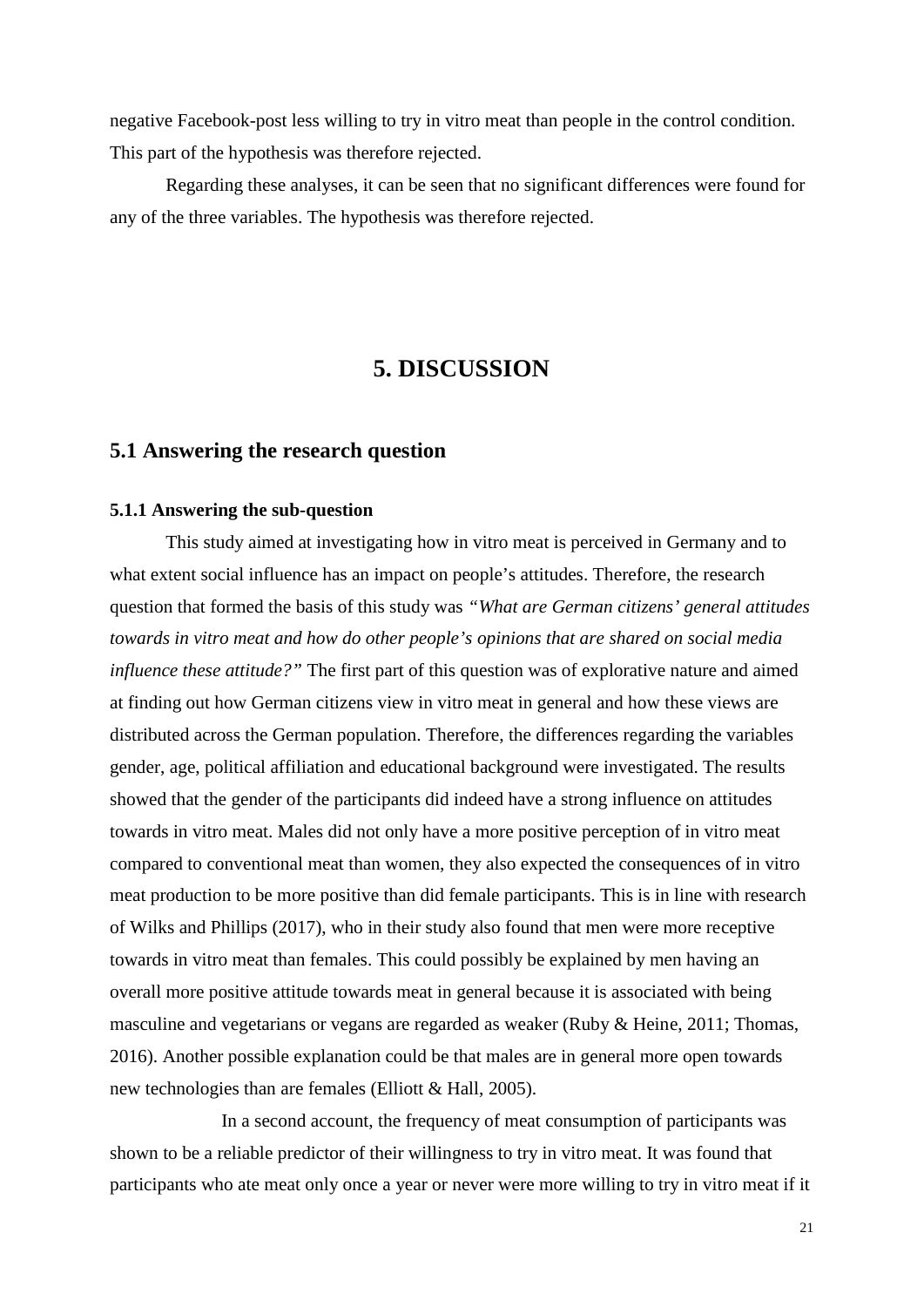was commercially available. This is in line with findings of Wilks and Phillips (2017) who found that vegetarians and vegans perceived in vitro meat to be more natural and more appealing than conventional meat. Research of Mitte and Kämpfe-Hargrave (2007) has shown that ethical concerns are the reason for about 63% of the German vegetarians to choose for a meatless diet. This could be a possible explanation as to why vegetarians are willing to try in vitro meat: since the concern of reducing animal suffering is the most important factor for them.

Furthermore, it was tested whether there was a difference in people's attitudes based on of age, educational background and political affiliation of the participants. However, the results showed that neither of the three variables had any statistical influence on any of the three factors. This partly contradicts the findings of Wilks and Phillips (2017), of whom the original questionnaire used in this study is derived. They found that left-winged participants were more likely to regard in vitro meat as more ethical and more natural than did rather right-winged participants. However, their findings were in line with the results of this study regarding age and educational background, as they also did not find these two variables to be a reliable predictor of attitude towards in vitro meat. It was expected that political affiliation might interact with each of the other two factors since age and educational background have been shown to correlate with political affiliation (Cornelis, Van Hiel, Roets, & Kossowska, 2009; Lottes & Kuriloff, 1994). However, such interaction effects were not found.

#### **5.1.2 Investigating the hypothesis**

In the course of answering the research question, it was expected that participants who saw the positive Facebook-post would have a more positive attitude and participants who saw the negative Facebook-post would have a more negative attitude towards in vitro meat compared to conventional meat than people who did not see any Facebook-post at all." Looking at the analyses, it is shown that there was not found any support for the hypothesis which was therefore rejected. It was shown that the opinions that were presented in the experimental manipulation did not have any influence on how positive or negative participants' attitudes towards in vitro meat were. This was contrary to what was expected since previous research has shown that social influence has a very strong impact on people's attitudes (Crano, 2008). Furthermore, Facebook was believed to be a strong transmitter of other people's opinions as it has been shown that most people use social media mainly as a source of information and to interact with others (Romero et al., 2016; Muntinga, Moorman & Smit, 2011).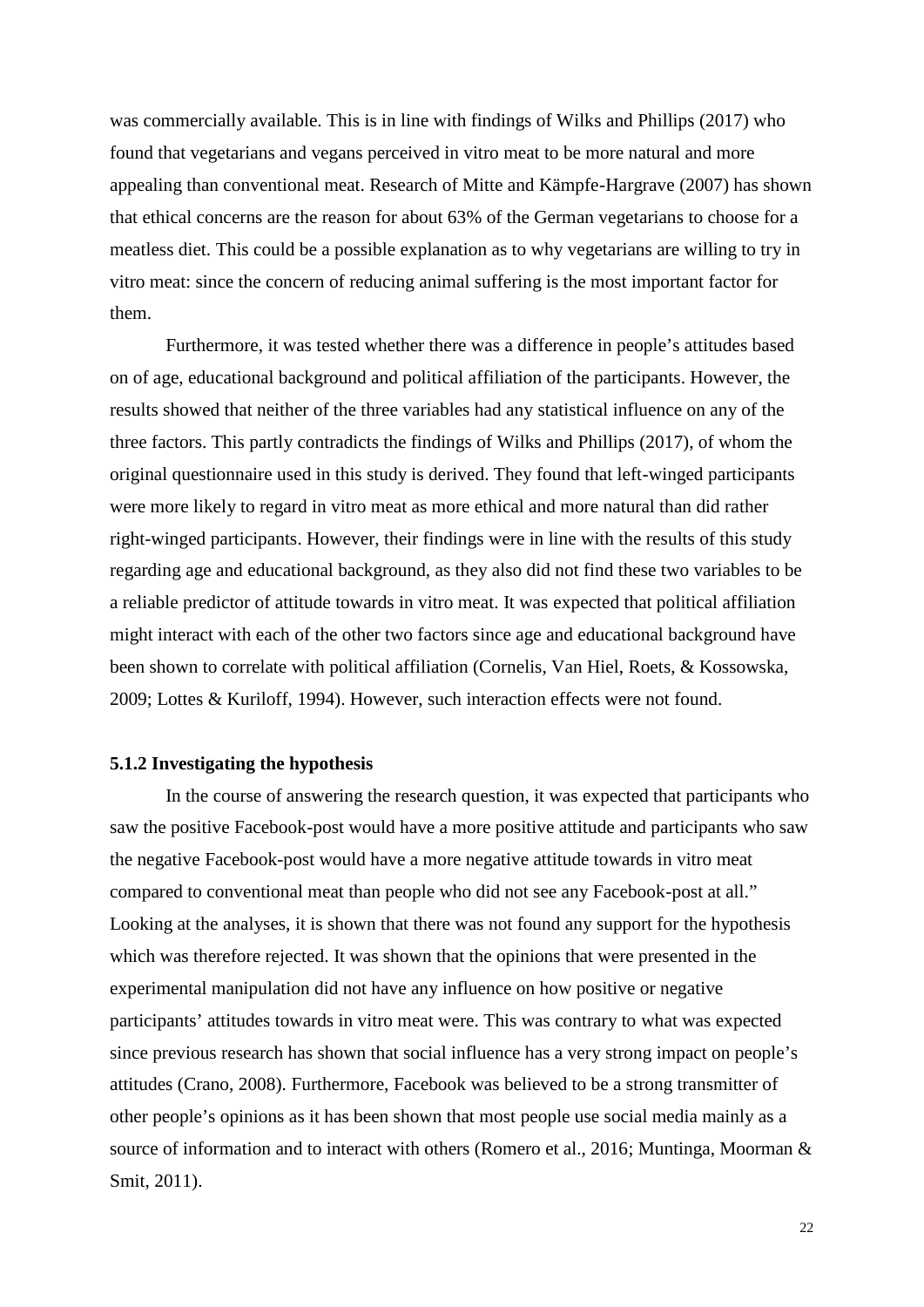#### **5.2 Possible explanations**

#### **5.2.1 Intervention**

One possible explanation that there was no support of the hypothesis found could be explained by a failed intervention. Norton et al. (2003) who stated that people mainly adopt the attitudes of members of groups that are important to them. In line with this, there has been research indicating that people tend to adopt beliefs and behaviours more if these are displayed by members of groups they identify with (Brewer, 2001). The Facebook-post that was used in this study however was created with fictive names that participants would not feel related to in any way. It is therefore possible that the manipulation has failed due to a lack of identification of participants with the creator and commentator presented in the Facebook post. Possibly the manipulation would be strengthened if it was simulated to be a post created by someone the participants can identify with so that they would be more likely to adopt that person's attitude.

#### **5.2.2 Research**

Another possible explanation of why there was no support found for the hypothesis could be that questionnaire had some weaknesses. Some of the items were formulated ambiguously and therefore made it difficult for participants to choose an answer. Most of the people who gave a comment on the questionnaire criticised that they sometimes did not know what to answer because they were not sure how to interpret the question. An example for a possibly ambiguous question is "In vitro meat will increase the amount of happy animals in the future". One could think that since less animals would have to suffer due to a possible reduction of conventional meat production, one would agree on this statement. However, since the reduction of conventional meat production would mean that less animals are needed, this would lead to less animals at all and therefore also to less happy animals. Inconsistencies like this seem to have made it difficult for people to answer and therefore made them choose the middle between two extreme possible answers.

Another striking issue that has to be discussed is the rather high mortality rate that has been reported in this study. From originally 241 participants, only the data of 136 could actually be included in the analyses. The high mortality rate in the control conditions lead to very small groups, which goes at the expense of the reliability of the results. Even though some of these participants were eliminated from the research due to being underage or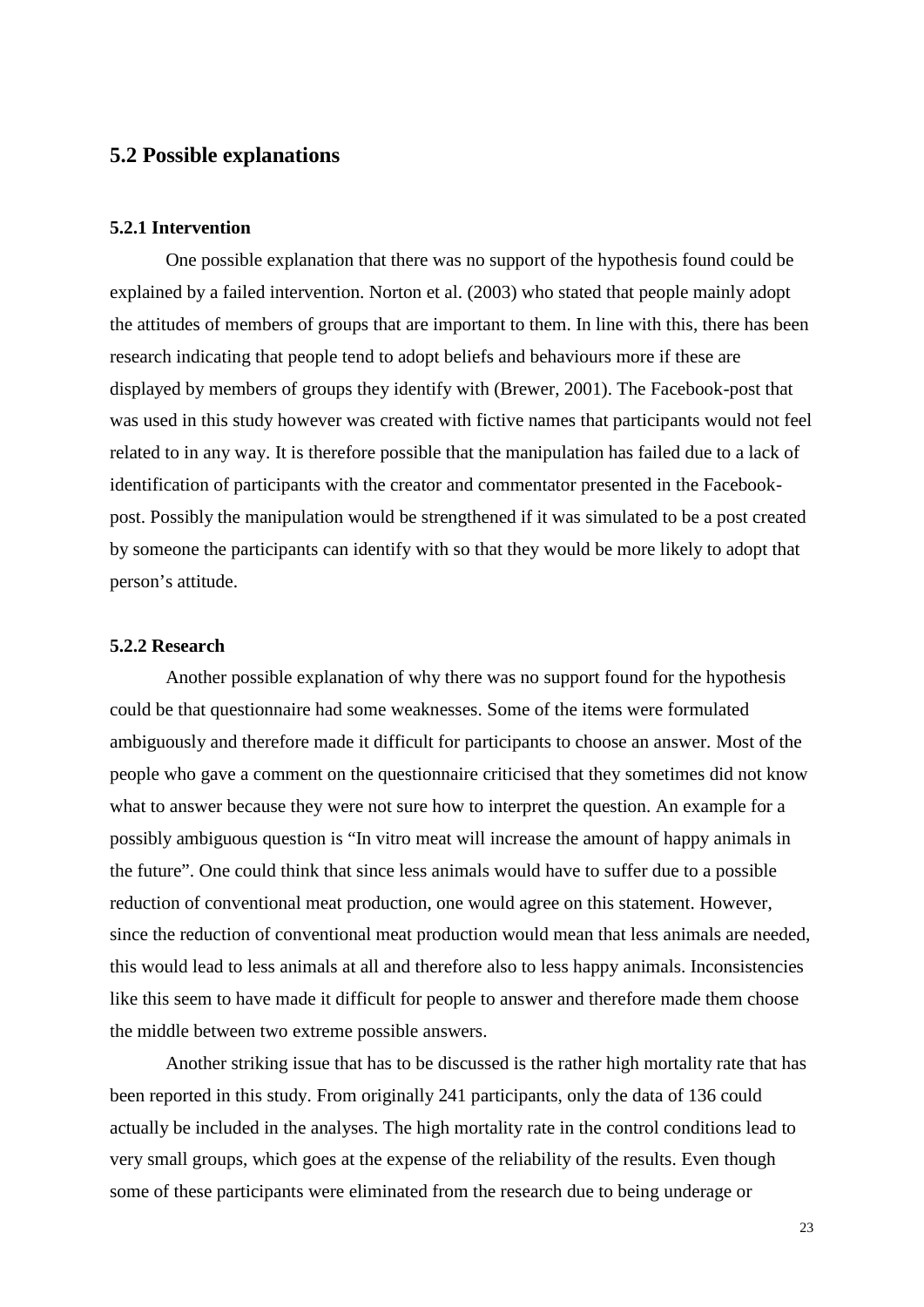because they did not finish the whole survey, most of them were excluded because the control questions were not answered correctly. This raises some concerns about to what extent the content of the control questions was appropriate for the participants. The two control questions were included to check if participants in the experimental conditions had actually read the Facebook-post. Testing this is essential to make sure the manipulation is actually understood correctly.

One possible explanation why a large amount of respondents could not answer them correctly is that the multiple choice answers were ambiguous. In the first question it was asked what the main topic of the Facebook-post was. The right answer was in vitro meat, but the other possible answers (health, agriculture and animal welfare) were also mentioned in the post. It might therefore have confused people since all of the subjects were mentioned in the post to some extent.

The second question asked if the ones who created and who commented the post actually had the same opinion. A fair amount of participants indicated to be not sure if they were, indicating that the formulations were not clear enough for people to realize they were actually representing the same opinion.

However, it was decided to still exclude participants who answered the questions wrong from the analyses to make sure everyone who was included actually read the post and therefore received the manipulation. In a future research, it would be advisable to place the Facebook-post and the control questions on the same page so that people have the chance to reread the post when they realise they did not fully understand it while trying to answer the control questions.

#### **5.2.3 Theory**

A third aspect that has to be taken into consideration is that the theory might not have worked as expected. The theory of planned behaviour, based on which the research was conducted, states that people's attitudes are a strong predictor of their intention to perform a certain behaviour, and therefore ultimately have an influence on said behaviour. In the course of this study it was explored that attitude and behavioural intention however did not always showed the same picture of participants' attitudes. With regards to for example gender and frequency of meat consumption, the behavioural intention (*willingness to try in vitro meat*) was rather different from the two factors that accounted directly for people's attitude (*perception of in vitro meat* and *expected consequences of in vitro meat production*). It might therefore be the case that attitude as a proximal determinant and the intention to perform a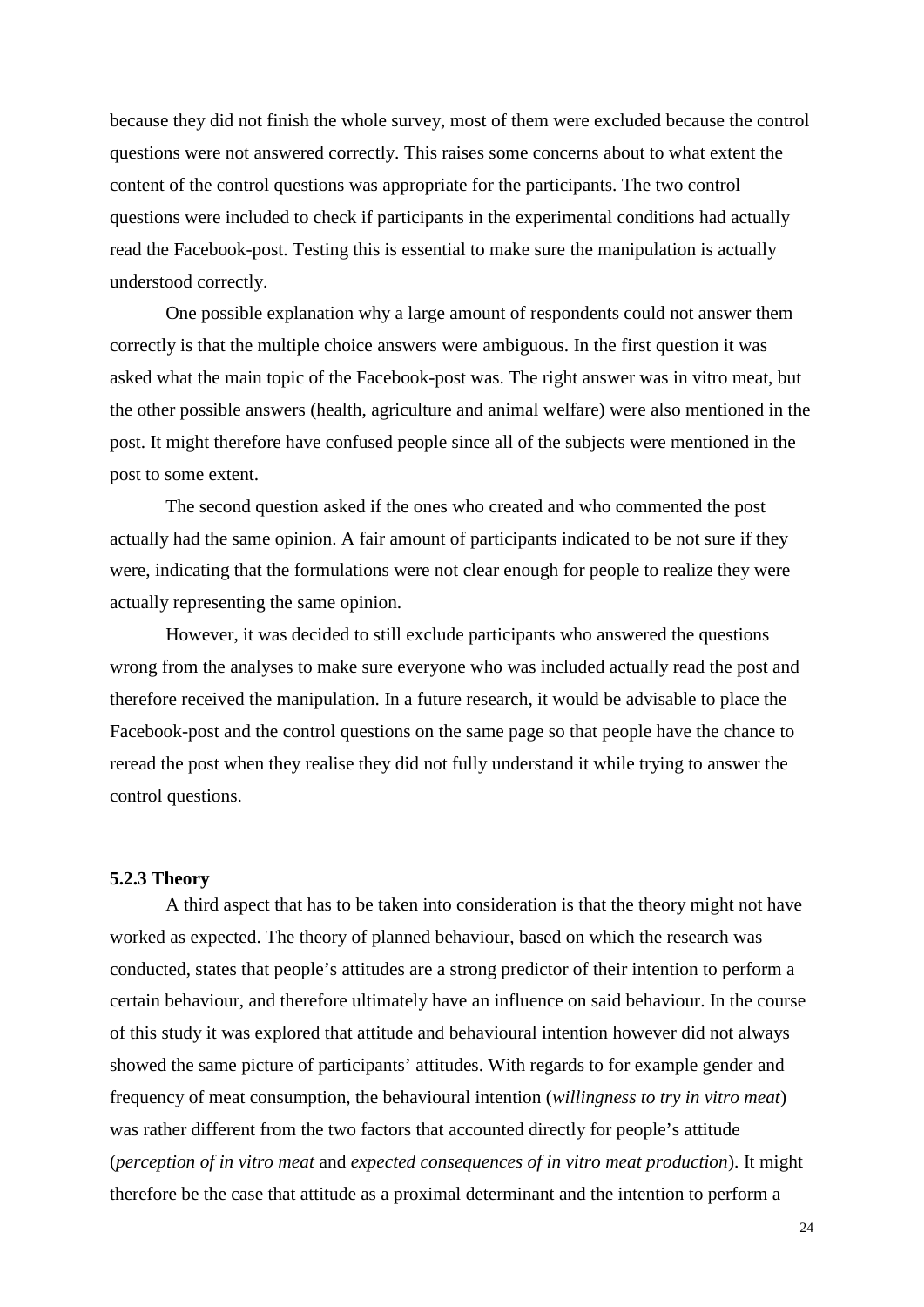certain behaviour are not as strongly correlated as the theory of planned behaviour suggests.

However, since in vitro meat is not commercially available, the actual purchasing and eating behaviour regarding in vitro meat cannot be assessed yet. It should therefore be the goal of future research based on the theory of planned behaviour to investigate to what extent people's attitude towards in vitro meat actually will influence their purchasing and eating behaviour.

# **5.3 Generalization issues**

When analysing the results, it should also be taken into account that the sample was not representative for the average German population. This is especially pointed out by the fact that there are a lot more women than men and that almost all of the participants had a high educational background (Abitur or higher). Furthermore, most participants were between 18 and 30. This was the case since the study was executed by Bachelor students who mainly spread the online survey among people in their environment, which were therefore also mainly young and had a high educational background. It has been shown in the past that people with a high educational background are rather sceptical towards artificial meat (Hocquette et al., 2015). Even though this could not be proven in the present study, it would be interesting in the future to recruit a more representative sample so that the attitude towards in vitro meat can be examined across different levels of education.

Another factor that had an influence on the sample's representation was the frequency of Facebook usage due to the fact that the link to the online experiment was mainly shared on Facebook. This is however a strong aspect since the study aimed at measuring the influence of a Facebook-post. By spreading it on Facebook it was made sure that especially people who would come in contact with such a post in their everyday life are reached.

#### **5.4 Conclusion/Recommendations for further research**

Since the production of in vitro meat is quite a new technology, there has not been a lot of research on this topic. This study therefore makes a step forward to form a broader basis of research on in vitro meat and provide a deeper insight into its image and acceptance in public.

However, this study has to deal with a few issues that were previously discussed to help optimize further research on in vitro meat. It is of special importance to employ a strong manipulation that is sure to actually represent the research question and to make sure it is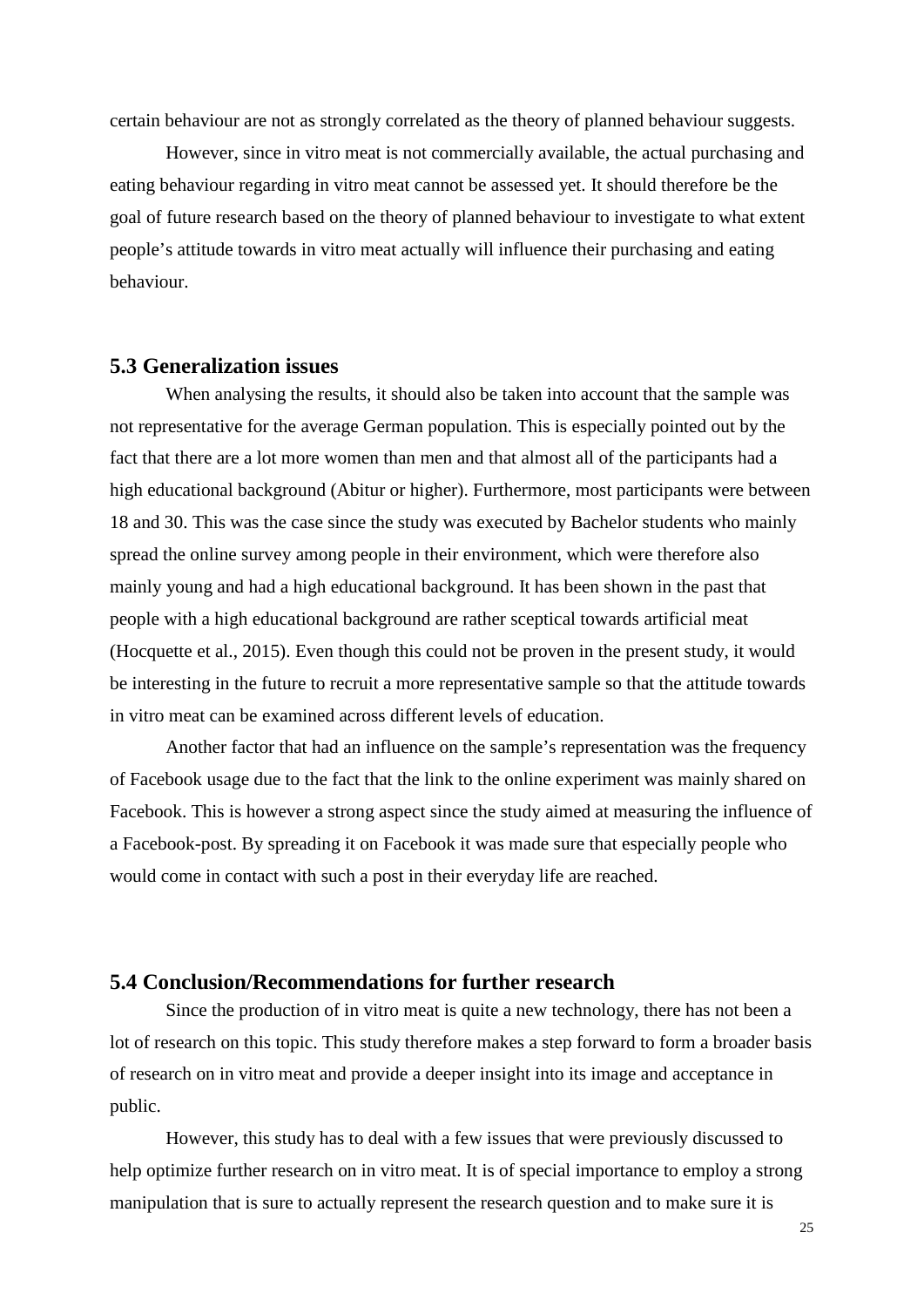clearly understood by participants. This could for example be done by creating an online post that has been written by someone that participants can actually relate to and identify with rather than some unfamiliar user. However, since raises the concern of to what extent participants should be deceived in the course of a study. Furthermore, the questionnaire that was used has to be slightly changed to make some of the items less ambiguous and clearer to answer. This could be done by reformulating some of the items so that it is clear which side they point to. This would make it easier to form an opinion about the item and would prevent participants from systematically picking the middle answer. However, since it was shown that the variables that were measured were well represented by the scales that have been formed, it is recommended to adapt the survey in the presented form.

This study provides new insights on the topic and contributes to a broad basis for studies with regards to in vitro meat. Since society's view on in vitro meat production and consumption is an important factor for a possible implementation in our diet, further research on this topic is highly recommended. Investigating the possibility of in vitro meat to satisfy the growing demand for meat as well as to account for severe problems concerning conventional meat production is an important step towards optimizing a sustainable food production in the future.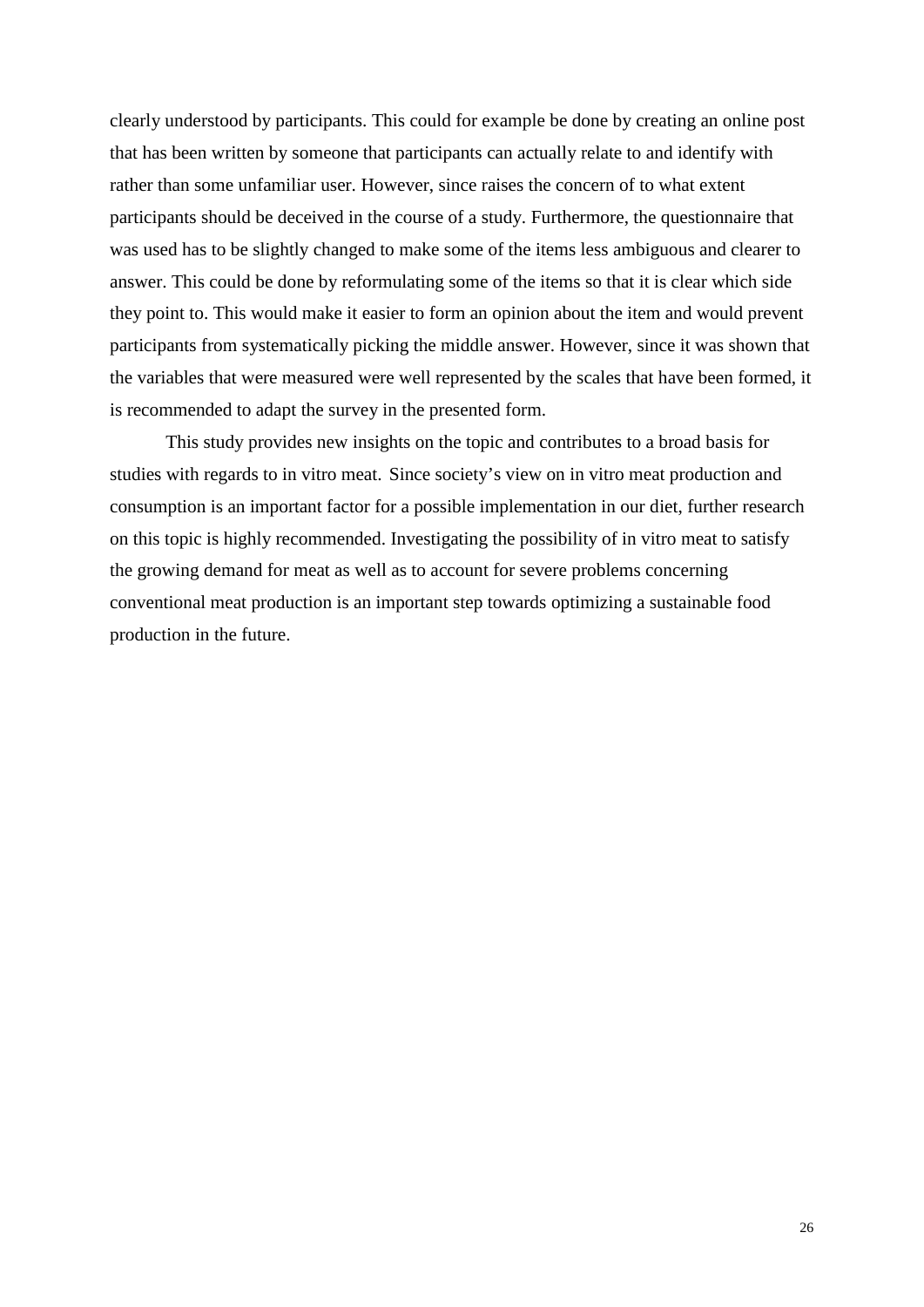## **REFERENCES**

- Ajzen, I. (1991). The theory of planned behaviour. *Organizational behaviour and human decision processes*, *50*(2), 179-211. doi: 10.1016/0749-5978(91)90020-T
- Ajzen, I., & Fishbein, M. (1977). Attitude-behavior relations: A theoretical analysis and review of empirical research. *Psychological bulletin*, *84*(5), 888. doi:10.1037/0033- 2909.84.5.888
- Bhat, Z. F., Kumar, S., & Bhat, H. F. (2017). In vitro meat: A Future animal-free harvest. *Critical reviews in food science and nutrition*, *57*(4), 782-789. doi:10.1080 \/10408398.2014.924899
- Bhat, Z. F., Kumar, S., & Fayaz, H. (2015). In vitro meat production: Challenges and benefits over conventional meat production. *Journal of Integrative Agriculture*, *14*(2), 241-248. doi:10.1016/S2095-3119(14)60887-X
- Brewer, M. B. (2001). Ingroup identification and intergroup conflict. *Social identity, intergroup conflict, and conflict reduction*, *3*, 17-41.
- Colton, D., & Covert, R.W. (2007). *Designing and constructing instruments for social research and evaluation.* San Francisco, CA: John Wiley and Sons, Inc.
- Cornelis, I., Van Hiel, A., Roets, A., & Kossowska, M. (2009). Age differences in conservatism: Evidence on the mediating effects of personality and cognitive style. *Journal of personality*, *77*(1), 51-88. doi:10.1111/j.1467-6494.2008.00538.x
- Crano, W. D. (2008). *Attitudes and attitude change*. R. Prislin (Ed.). Psychology.
- Duggan, M., & Brenner, J. (2013). *The demographics of social media users, 2012* (Vol. 14). Washington, DC: Pew Research Center's Internet & American Life Project. Retrieved from http://www.nwnjsbdc.com/upload/PIP\_SocialMediaUsers %20Demographics%202012.pdf

Edelman, P. D., McFarland, D. C., Mironov, V. A., & Matheny, J. G. (2005). Commentary: In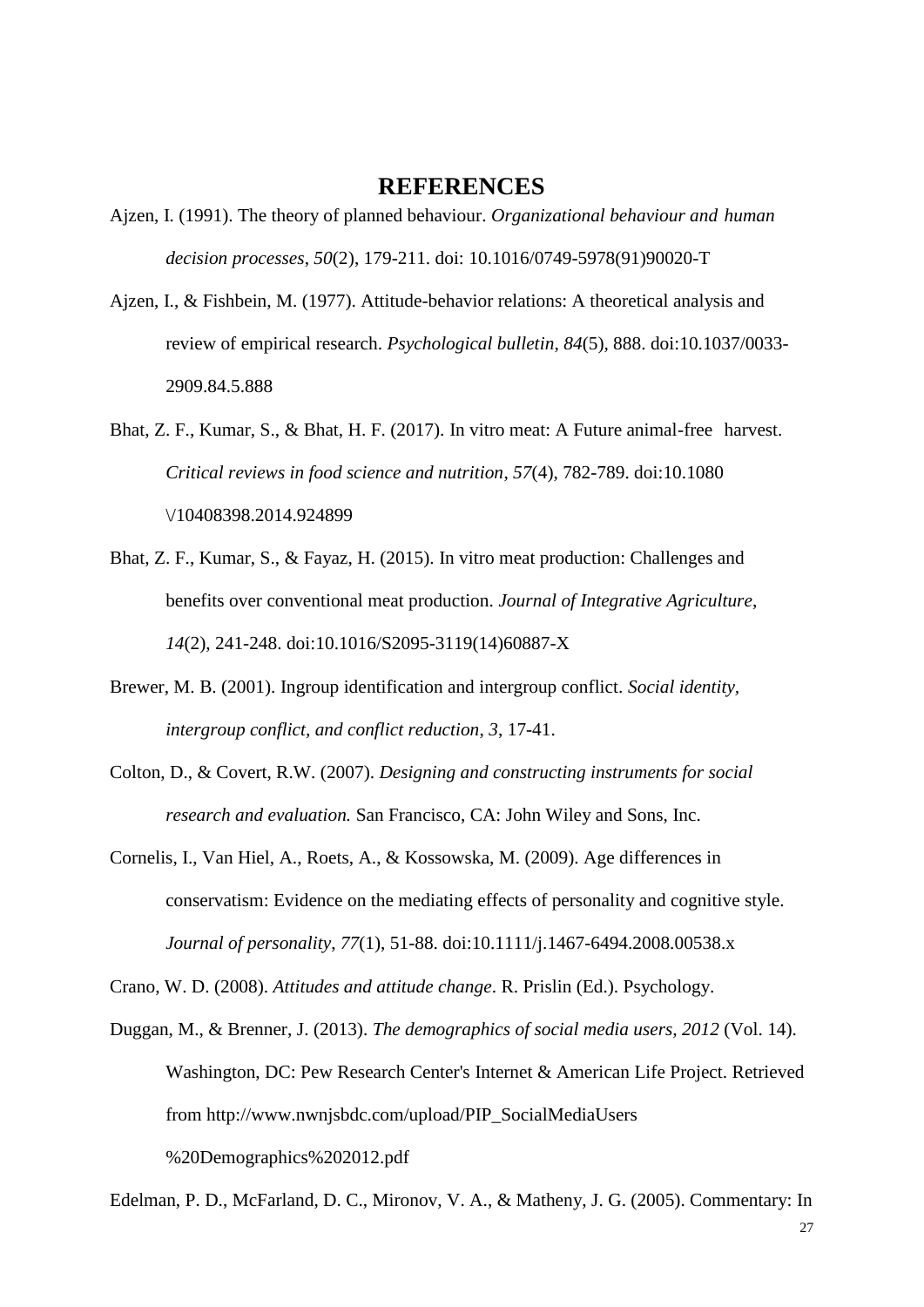vitro-cultured meat production. *Tissue engineering*, *11*(5-6), 659-662. doi: 10.1089 /ten.2005.11.659

Elliott, K. M., & Hall, M. C. (2005). ASSESSING CONSUMERS'PROPENSITY TO EMBRACE SELF-SERVICE TECHNOLOGIES: ARE THERE GENDER DIFFERENCES?. *Marketing Management Journal*, *15*(2).

Fiala, N. (2008). Meeting the demand: An estimation of potential future greenhouse gas emissions from meat production. *Ecological Economics*, *67*(3), 412-419. doi:10.1016 /j.ecolecon.2007.12.021

- Hocquette, A., Lambert, C., Sinquin, C., Peterolff, L., Wagner, Z., Bonny, S. P., ... & Hocquette, J. F. (2015). Educated consumers don't believe artificial meat is the solution to the problems with the meat industry. *Journal of Integrative Agriculture*, *14*(2), 273-284. doi: 10.1016/S2095-3119(14)60886-8
- Lenhart, A., Purcell, K., Smith, A., & Zickuhr, K. (2010). Social media and young adults. *Pew Internet & American Life Project*, *3*. Retrieved from https://pdfs .semanticscholar.org/129a/0f41c36f09edf863c664abb3e445070e5fc5.pdf
- Lottes, I. L., & Kuriloff, P. J. (1994). The impact of college experience on political and social attitudes. *Sex Roles*, *31*(1), 31-54. doi:10.1007/BF01560276
- McLeod, A. (2011). *World livestock 2011-livestock in food security*. Food and Agriculture Organization of the United Nations (FAO). Retrieved from https://www.cabdirect.org /cabdirect/abstract /20113401059
- Mitte, K., & Kämpfe-Hargrave, N. (2007). Vegetarierstudie der Friedrich-Schiller-Universität Jena.
- Mosel, A. (2001). What about Wilbur-Proposing a Federal Statute to Provide Minimum Humane Living Conditions for Farm Animals Raised for Food Production. *U. Dayton L. Rev.*, *27*, 133. Retrieved from https://www.animallaw.info/article/what-about wilbur-proposing-federal-statute-provide-minimum-humane-living-conditions-farm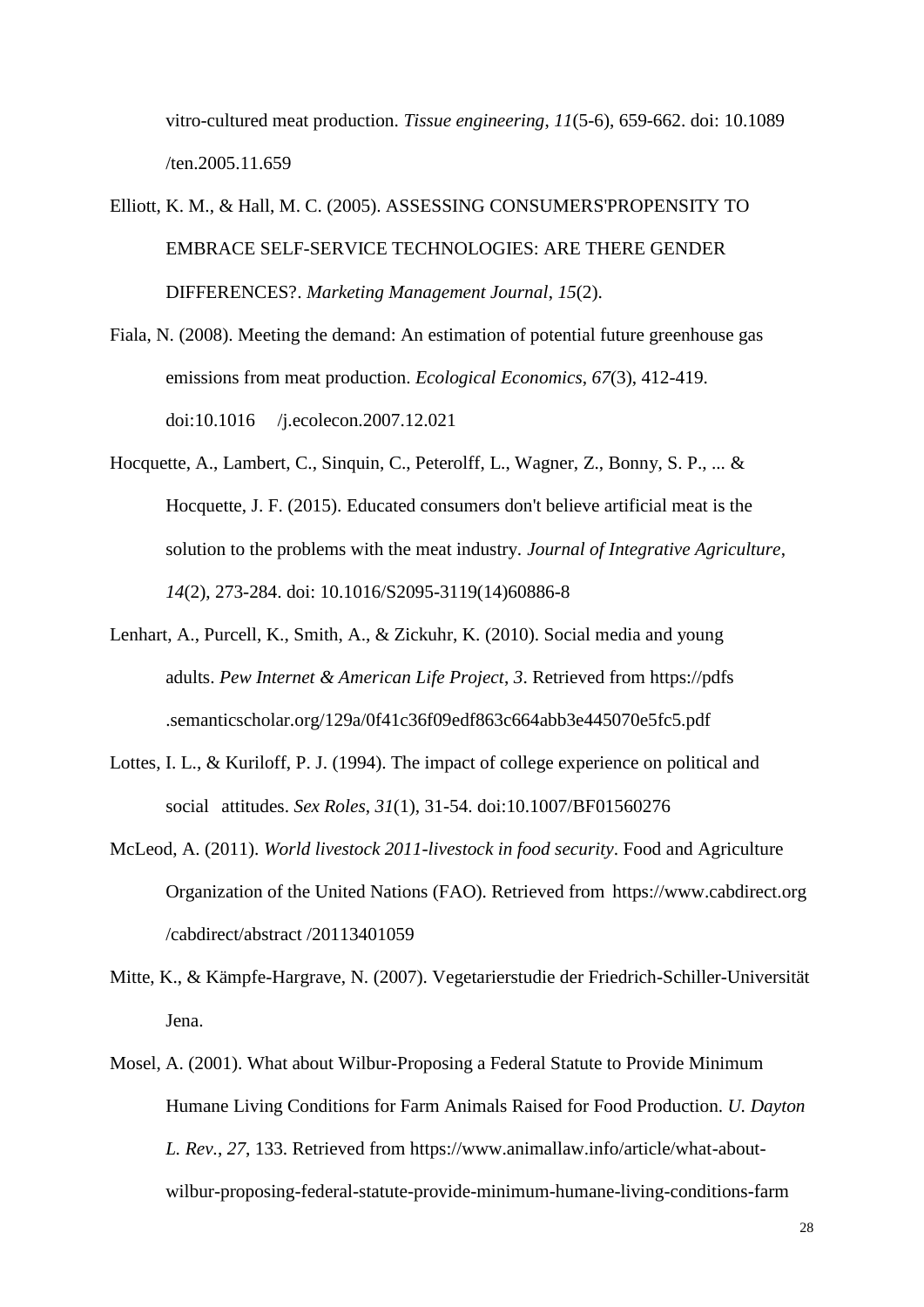- Muntinga, D. G., Moorman, M., & Smit, E. G. (2011). Introducing COBRAs: Exploring motivations for brand-related social media use. *International Journal of advertising*, *30*(1), 13-46. doi:10.2501/IJA-30-1-013-046
- Norton, M. I., Monin, B., Cooper, J., & Hogg, M. A. (2003). Vicarious dissonance: attitude change from the inconsistency of others. *Journal of personality and social psychology*, *85*(1), 47. doi:10.1037/0022-3514.85.1.47
- Povey, R., Wellens, B., & Conner, M. (2001). Attitudes towards following meat, vegetarian and vegan diets: an examination of the role of ambivalence. *Appetite*, *37*(1), 15-26. Retrieved from http://fewd.univie.ac.at/fileadmin /user\_upload/inst\_ethik \_wiss\_dialog/Povey\_\_R.\_2001.\_Attitudes\_...\_meat \_\_vegetarian\_\_vegan.pdf

Raven, B. H. (1964). *Social influence and power*. CALIFORNIA UNIV LOS ANGELES.

- Romero, D. M., Galuba, W., Asur, S., & Huberman, B. A. (2011, March). Influence and passivity in social media. In *Proceedings of the 20th international conference companion on World wide web* (pp. 113-114). ACM. doi:10.1007/978-3-642-23808- 6\_2
- Ruby, M. B., & Heine, S. J. (2011). Meat, morals, and masculinity. *Appetite*, *56*(2), 447-450.
- Thomas, M. A. (2016). Are vegans the same as vegetarians? The effect of diet on perceptions of masculinity. *Appetite*, *97*, 79-86.
- Tuomisto, H. L., & Teixeira de Mattos, M. J. (2011). Environmental impacts of cultured meat production. *Environmental science & technology*, *45*(14), 6117-6123. doi:10.1021/es200130u
- Walker, P., Rhubart-Berg, P., McKenzie, S., Kelling, K., & Lawrence, R. S. (2005). Public health implications of meat production and consumption. *Public health nutrition*, *8*(04), 348-356. doi:10.1079/PHN2005727
- Wilks, M., & Phillips, C. J. (2017). Attitudes to in vitro meat: A survey of potential consumers in the United States. *PLoS One*, *12*(2), e0171904. doi:10.1371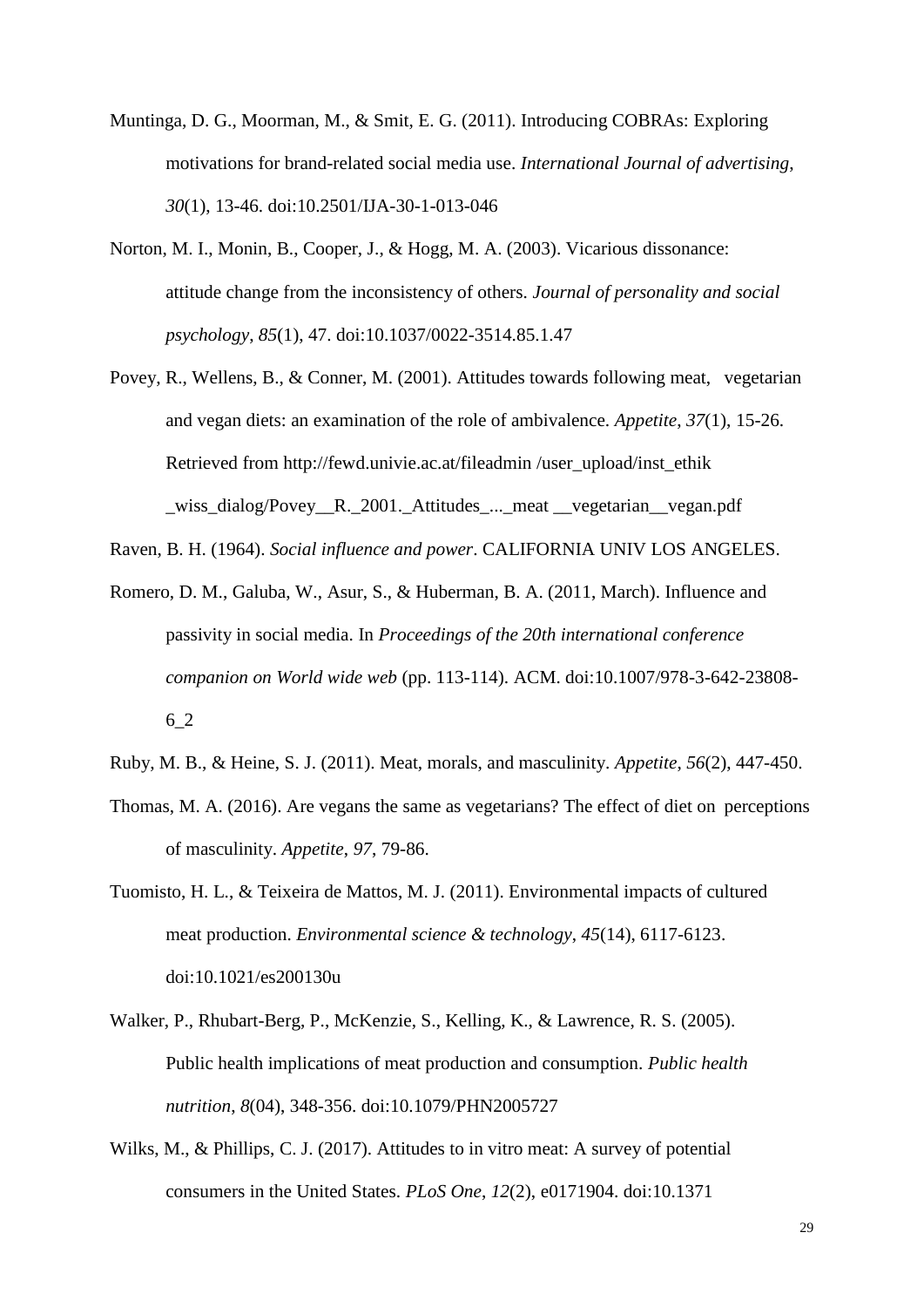/journal.pone.0171904

Wood, W. (2000). Attitude change: Persuasion and social influence. *Annual review of psychology*, *51*(1), 539-570. doi:10.1146/annurev.psych.51.1.539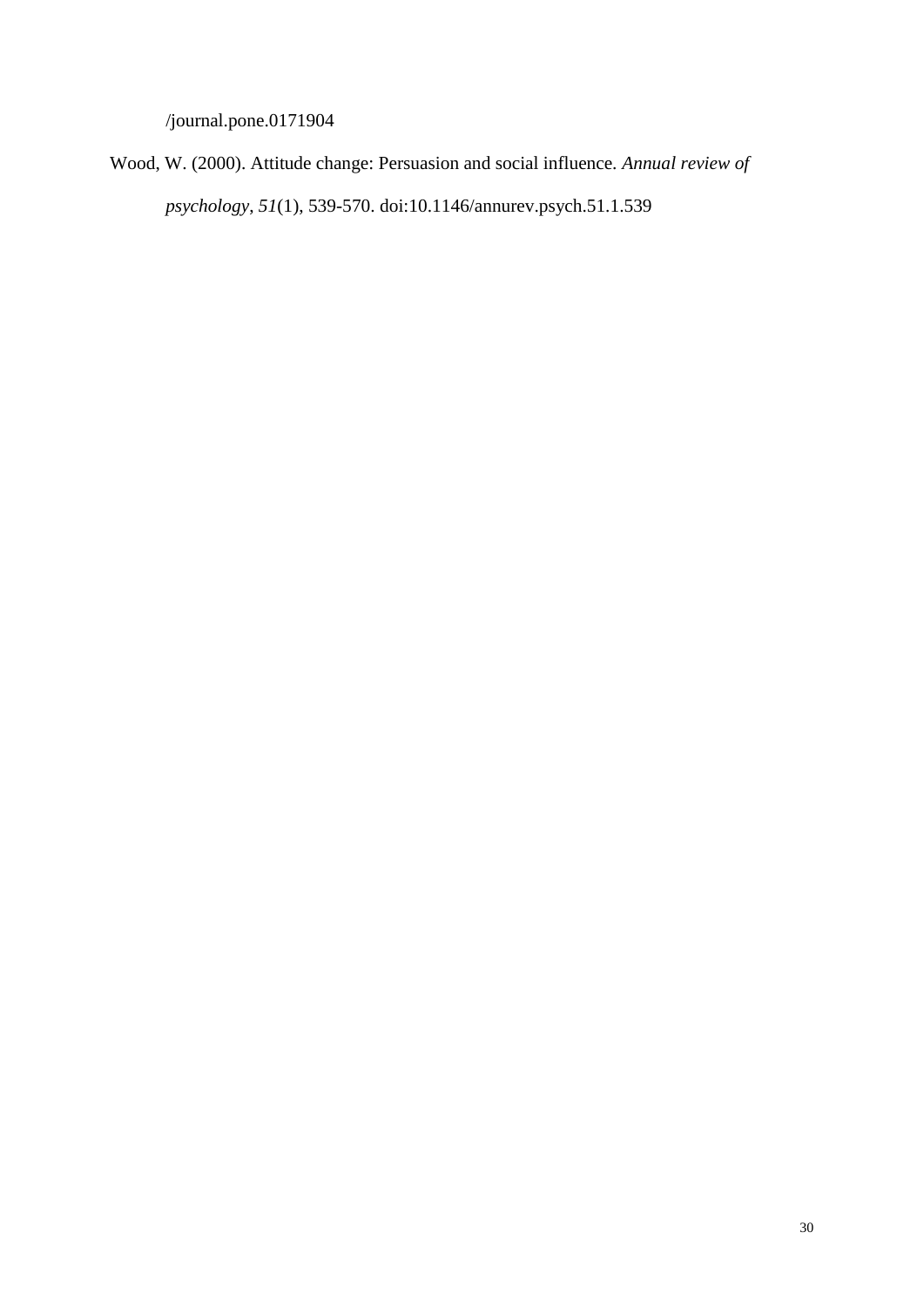# **APPENDIX**

#### *Questionnaire*

Attitudes towards in vitro meat

Q52 Vielen Dank für Ihre Teilnahme an meiner Studie. Ich studiere Psychologie im dritten Jahr an der University of Twente (Niederlande) und schreibe zurzeit meine Bachelorarbeit zum Thema Fleischproduktion. Der Zweck dieser Studie Diese Studie hat das Ziel herauszufinden wie Fleischkonsum im Allgemeinen und insbesondere eine neue Fleischproduktionsmethode in der Gesellschaft wahrgenommen werden. Nutzen und Risiken bei der Teilnahme Dadurch dass Sie an dieser Studie teilnehmen helfen Sie der Wissenschaft besser zu verstehen, wie die Öffentlichkeit neue potenzielle Methoden der Fleischproduktion wahrnimmt. Es gibt keine Risiken bei der Teilnahme dieser Studie, die über die des Alltags hinausgehen. Teilnahme und Abbruch Die Teilnahme an dieser Umfrage ist gänzlich freiwillig und anonym. Außerdem können Sie ohne Angabe von Gründen zu jeder Zeit aufhören. Was umfasst diese Studie? Die Teilnahme erfordert Antworten auf Online-Fragen und dauert ungefähr 5 - 10 Minuten. Da diese Umfrage sich mit Meinungen beschäftigt, gibt es keine richtigen oder falschen Antworten. Ich bitte Sie daher, die Umfrage so ehrlich wie möglich auszufüllen und bei Unsicherheiten so gut wie möglich zu schätzen. Datenschutz und Sicherheit Alle Informationen die in dieser Studie gesammelt werden sind selbstverständlich vertraulich. Sie werden nicht aufgefordert, Ihren Namen oder irgendwelche anderen Daten anzugeben mit denen Sie identifiziert werden können. Alle Fragebögen werden nummeriert, wobei diese Nummern in keiner Weise mit den Teilnehmern dieser Umfrage verbunden sind. Die Daten werden nur durch das Forschungsteam eingesehen und werden nicht verfügbar gestellt für irgendeine Person außerhalb dieses Teams. Die Daten aus dieser Studie werden ausschließlich zu Forschungszwecken benutzt.

Q4 Ich habe die Bedingungen der Studie gelesen und verstanden. Ich verstehe, dass die Teilnahme zu 100% freiwillig und anonym ist und ich zu jeder Zeit aufhören kann.  $Q$  Ja(1)

 $\overline{Q}$  Nein (2)

Condition: Nein Is Selected. Skip To: End of Survey.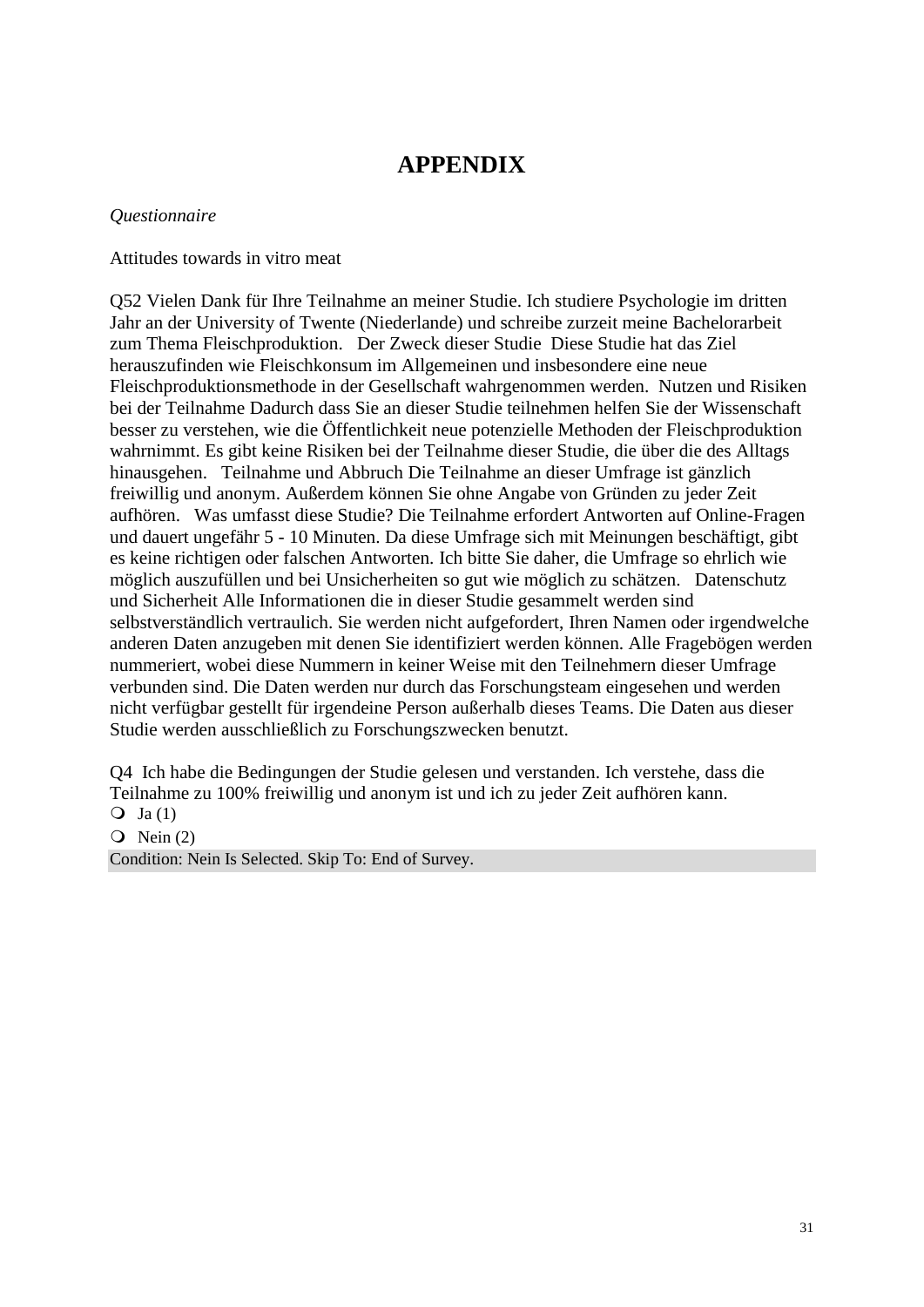Q45 Bitte lesen Sie sich den folgenden Facebook-Post und den dazugehörigen Kommentar sorgfältig durch.



# Linda Bußkamp

Hey Leute! Habt ihr schon mal was von In-Vitro-Fleisch gehört? Ich finde, dass das eine total gute Alternative zu "normalem" Fleisch ist. Es hat viel weniger negative Auswirkungen auf unsere Gesundheit und ist viel umweltschonender. Außerdem ist es ethisch vertretbarer, weil dafür keine Tiere getötet werden. Was haltet ihr davon?

Like · Comment · 30 minutes ago · @

22 people like this.



Michael Heine Ja, das stimmt! In-Vitro-Fleisch ist eine viel gesündere, tier- und umweltfreundlichere Alternative zu konventionellem Fleisch. Ich hoffe, es ist bald im Handel erhältlich! 11 minutes ago · Like · 47

Write a comment ...

Q39 Worum ging es in dem gezeigten Facebook-Post hauptsächlich?

- Landwirtschaft (1)
- Gesundheit (2)
- $\overline{Q}$  In-Vitro-Fleisch (3)
- $\overline{O}$  Tierschutz (4)

Q40 Waren diejenige, die den Post online gestellt hat, und derjenige, der geantwortet hat, einer Meinung?

- $Q$  Ja(1)
- $\overline{Q}$  Nein (2)
- $\overline{Q}$  Ich bin mir nicht sicher (3)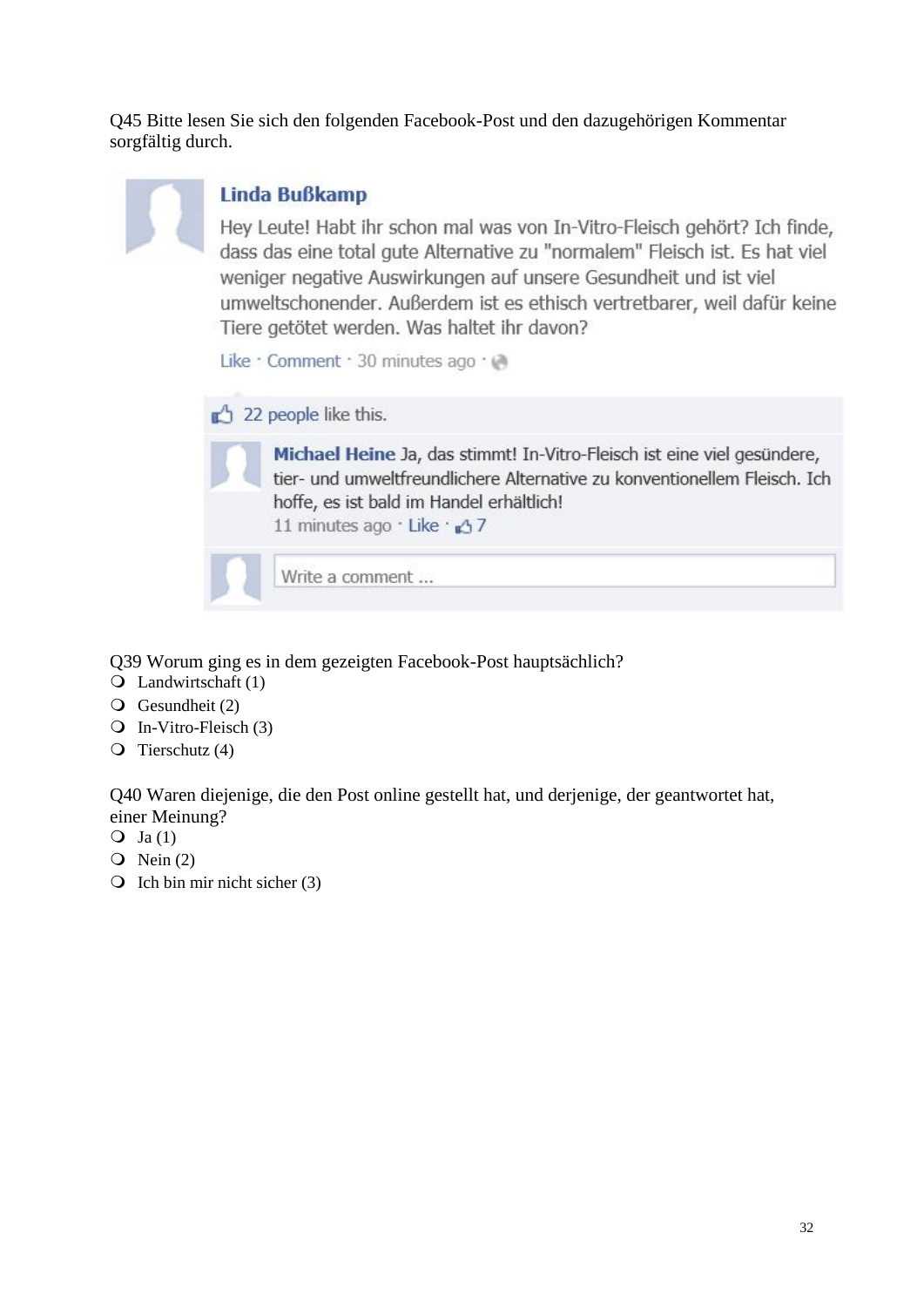Q46 Bitte lesen Sie sich den folgenden Facebook-Post und den dazugehörigen Kommentar sorgfältig durch.



# Linda Bußkamp

Hey Leute! Habt ihr schon mal was von In-Vitro-Fleisch gehört? Ich finde, dass das einfach nicht richtig ist. Es verstößt gegen die Natur und ist bestimmt auch nicht so ansprechend wie normales Fleisch. Außerdem würde die Produktion von In-Vitro-Fleisch nur der Landwirtschaft schaden. Was haltet ihr davon?

Like · Comment · 30 minutes ago · @

22 people like this.



Michael Heine Ja, das stimmt! Es ist weder gesund noch irgendwie ansprechend und schadet nur unseren Landwirten. 11 minutes ago · Like · 47

Write a comment ...

### Q50 Worum ging es in dem gezeigten Facebook-Post hauptsächlich?

- $\overline{Q}$  Landwirtschaft (1)
- Gesundheit (2)
- $\overline{Q}$  In-Vitro-Fleisch (3)
- $\overline{O}$  Tierschutz (4)

Q51 Waren diejenige, die den Post online gestellt hat, und derjenige, der geantwortet hat, einer Meinung?

- $Q$  Ja(1)
- $\overline{Q}$  Nein (2)
- $\bigcirc$  Ich bin mir nicht sicher (3)

Q53 Es folgen jetzt einige Fragen zu In-Vitro-Fleisch. Bitte lesen Sie sich die Aussagen sorgfältig durch und geben Sie jeweils an, inwieweit Sie ihnen zustimmen.

Q12 Haben Sie schon einmal von In-Vitro-Fleisch gehört?

- $Q$  Ja(1)
- $\overline{Q}$  Nein (2)
- $\overline{Q}$  Ich bin mir unsicher (3)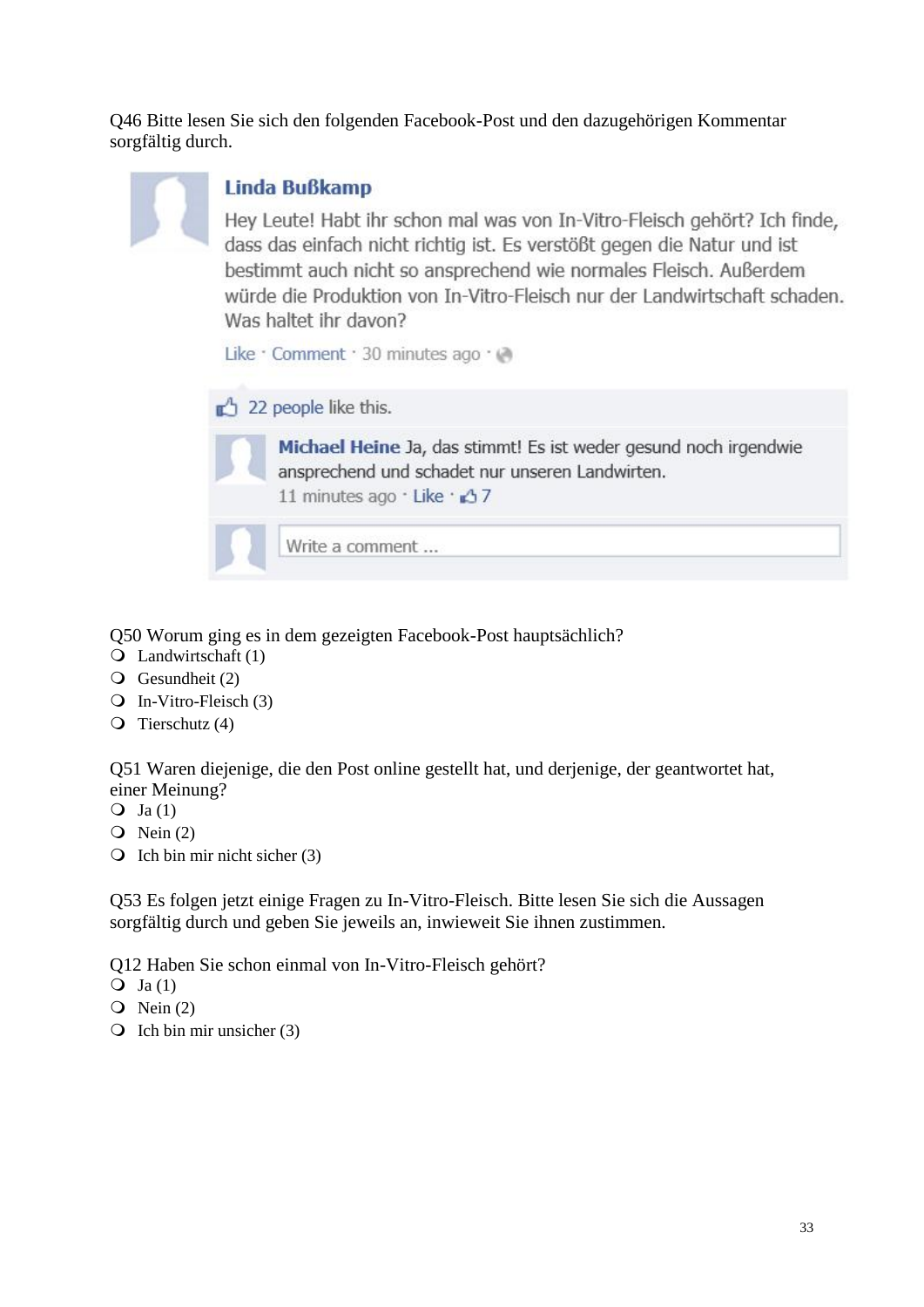Q13 Wissen Sie, was In-Vitro-Fleisch ist?

- $\overline{Q}$  Ja, definitiv (1)
- $\overline{Q}$  Ja, ich denke schon (2)
- $\overline{Q}$  Ich bin mir unsicher (3)
- $\overline{Q}$  Nein, ich denke nicht (4)
- $\overline{O}$  Nein, definitiv nicht (5)

#### Q10 Wie ernähren Sie sich momentan?

- $\bigcirc$  Ich esse Fleisch (1)
- Ich esse nur weißes Fleisch (Geflügel) (2)
- Pescetarisch (kein Fleisch, aber Fisch) (3)
- $\overline{Q}$  Vegetarisch (kein Tier) (4)
- Vegan (keine tierischen Produkte) (5)
- Anders, nämlich (6) \_\_\_\_\_\_\_\_\_\_\_\_\_\_\_\_\_\_\_\_

#### Q11 Wie oft essen Sie Fleisch?

- Täglich oder fast täglich (1)
- 2-3 Mal in der Woche (2)
- O Maximal 1 Mal in der Woche (3)
- $\bigcirc$  Maximal 1 Mal im Monat (4)
- $\bigcirc$  Maximal 1 Mal im Jahr (5)
- $\overline{Q}$  Nie (6)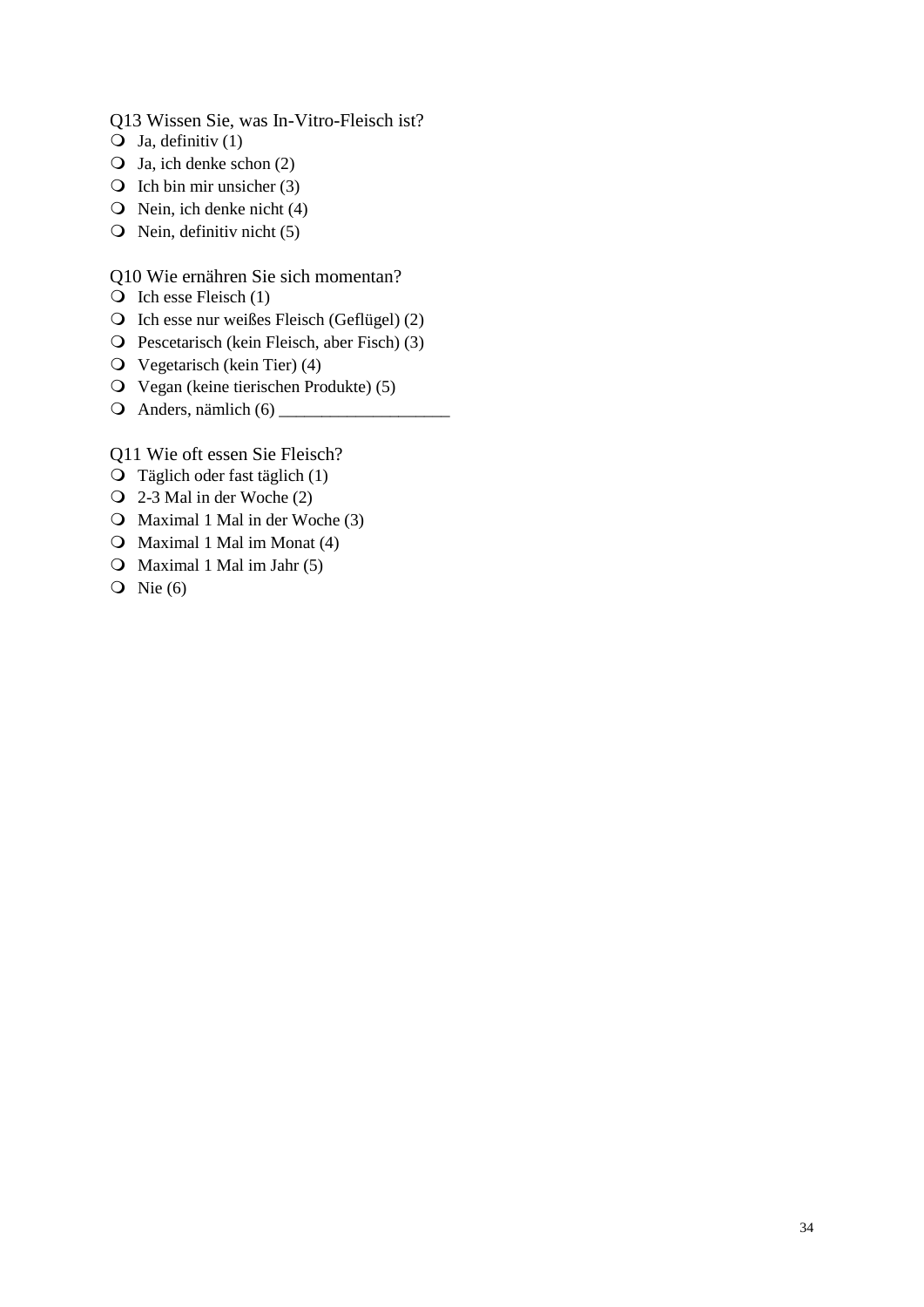Q48 Bitte lesen Sie sich den folgenden Text sorgfältig durch. In-Vitro-Fleisch ist tierisches Fleisch, das niemals ein Teil eines lebenden Tieres war, sondern stattdessen im Labor aus Muskelstammzellen heranwächst. Diese Stammzellen werden den Tieren entnommen und im Labor vervielfacht (kultiviert). In-Vitro-Fleisch wird deshalb auch als kultiviertes Fleisch bezeichnet. Im August 2013 haben Wissenschaftler den ersten In- Vitro-Fleisch-Burgerpatty kreiert und probiert. Momentan ist In-Vitro-Fleisch nicht käuflich zu erwerben, doch es werden viele Studien durchgeführt, um es in Zukunft als Fleischproduktionstechnologie einzuführen.

Q41 Die nächsten Fragen beschäftigen sich mit Ihrer Wahrnehmung von In-Vitro-Fleisch und konventionell erzeugtem Fleisch. Seien Sie so ehrlich wie möglich, es gibt keine richtigen oder falschen Antworten!

|                                                                                                                                                              | Ja, auf<br>jeden Fall<br>(1) | Ja,<br>wahrscheinlich<br>(2) | Unsicher $(3)$ | Nein,<br>wahrscheinlich<br>nicht $(4)$ | Nein, auf<br>keinen Fall<br>(5) |
|--------------------------------------------------------------------------------------------------------------------------------------------------------------|------------------------------|------------------------------|----------------|----------------------------------------|---------------------------------|
| In-Vitro-Fleisch ist<br>gesünder als<br>konventionelles<br>Fleisch. $(1)$                                                                                    | $\bigcirc$                   | $\circ$                      | $\bigcirc$     | $\bigcirc$                             | $\bigcirc$                      |
| In-Vitro-Fleisch ist<br>natürlicher als<br>konventionelles<br>Fleisch. (2)                                                                                   | $\bigcirc$                   | $\bigcirc$                   | $\bigcirc$     | $\bigcirc$                             | $\bigcirc$                      |
| In-Vitro-Fleisch ist<br>umweltfreundlicher<br>als konventionelles<br>Fleisch. (3)                                                                            | $\bigcirc$                   | $\bigcirc$                   | $\bigcirc$     | $\bigcirc$                             | $\bigcirc$                      |
| In-Vitro-Fleisch ist<br>ethisch vertretbarer<br>als konventionelles<br>Fleisch. (4)                                                                          | $\bigcirc$                   | $\bigcirc$                   | $\bigcirc$     | $\bigcirc$                             | $\bigcirc$                      |
| In-Vitro-Fleisch ist<br>ansprechender als<br>konventionelles<br>Fleisch. (5)                                                                                 | $\bigcirc$                   | $\bigcirc$                   | $\bigcirc$     | $\bigcirc$                             | $\bigcirc$                      |
| In-Vitro-Fleisch<br>schmeckt besser als<br>konventionelles<br>Fleisch. (6)                                                                                   | $\bigcirc$                   | $\bigcirc$                   | $\bigcirc$     | $\bigcirc$                             | $\bigcirc$                      |
| In-Vitro-Fleisch<br>birgt ein geringeres<br>Risiko auf vom<br>Tier auf den<br>Menschen<br>übertragbare<br>Krankheiten als<br>konventionelles<br>Fleisch. (7) | $\bigcirc$                   | $\mathsf{O}$                 | $\bigcirc$     | $\bigcirc$                             | $\mathsf{O}$                    |
| Die Produktion<br>von In-Vitro-                                                                                                                              | $\bigcirc$                   | $\bigcirc$                   | $\bigcirc$     | $\bigcirc$                             | $\bigcirc$                      |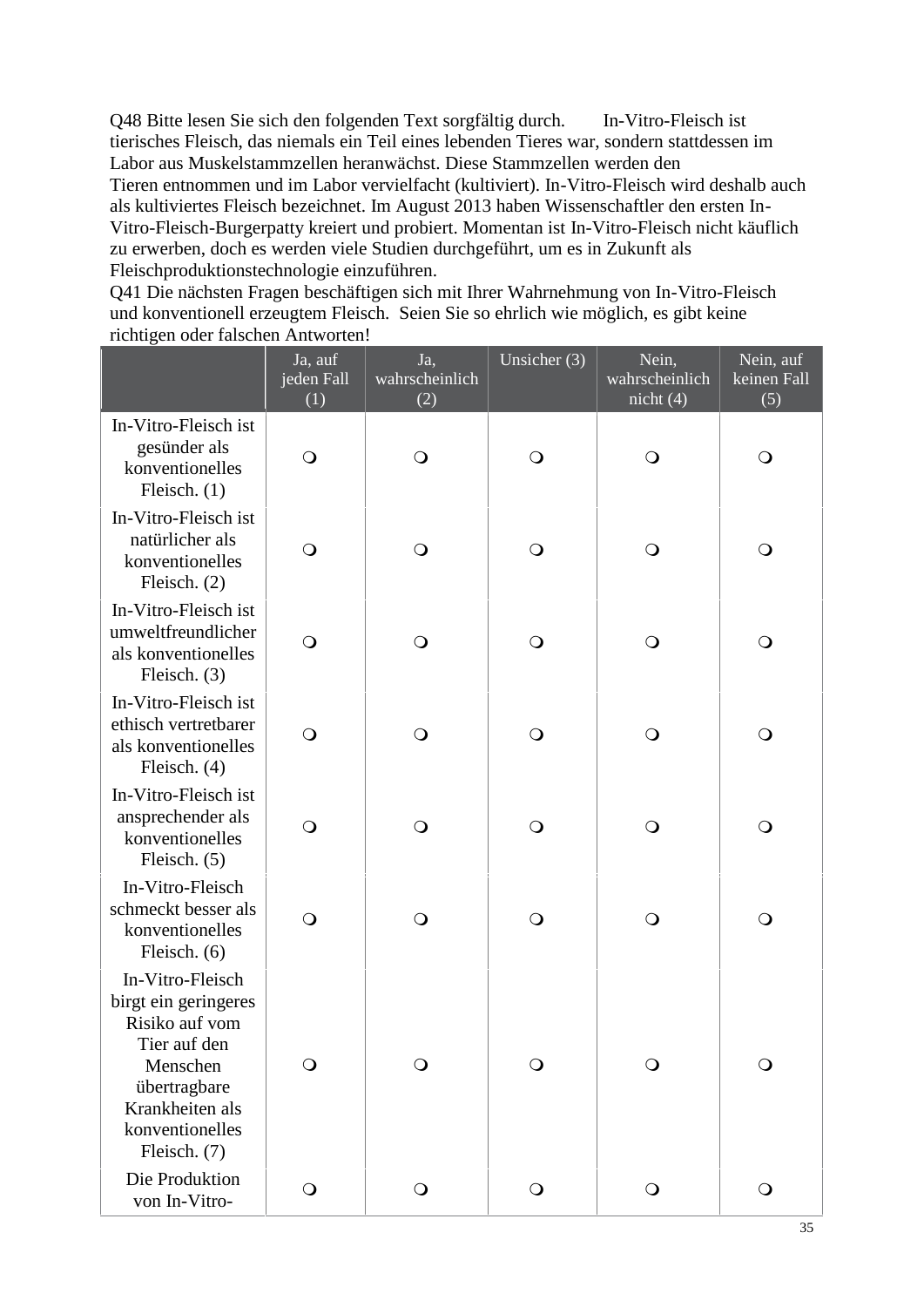| Fleisch wäre teurer<br>als die |  |  |  |
|--------------------------------|--|--|--|
| konventionelle                 |  |  |  |
| Fleischproduktion.             |  |  |  |
| ۰Ō                             |  |  |  |

Q42 Für die nächsten Fragen stellen Sie sich bitte vor, dass In-Vitro-Fleisch kommerziell in Supermärkten und bei Metzgern erhältlich ist. Da dies (noch) nicht der Fall ist, geht es bei den folgenden Fragen lediglich um Ihre eigene Einschätzung. Wieder gibt es keine richtigen oder falschen Antworten!

|                                                                                                                                                        | Ja, auf<br>jeden Fall<br>(1) | Ja,<br>wahrscheinlich<br>(2) | Unsicher<br>(3) | Nein,<br>wahrscheinlich<br>nicht $(4)$ | Nein, auf<br>keinen<br>Fall $(5)$ |
|--------------------------------------------------------------------------------------------------------------------------------------------------------|------------------------------|------------------------------|-----------------|----------------------------------------|-----------------------------------|
| Ich wäre bereit, In-<br>Vitro-Fleisch zu<br>probieren. (1)                                                                                             | $\bigcirc$                   | $\bigcirc$                   | $\bigcirc$      | $\bigcirc$                             | $\bigcirc$                        |
| Ich wäre bereit, In-<br>Vitro-Fleisch<br>regelmäßig zu<br>konsumieren, wenn es<br>bezahlbar ist. $(2)$                                                 | $\bigcirc$                   | $\bigcirc$                   | $\bigcirc$      | $\bigcirc$                             | $\bigcirc$                        |
| Ich wäre bereit, In-<br>Vitro-Fleisch als<br>Ersatz für<br>konventionelles<br>Fleisch zu<br>konsumieren. (3)                                           | $\bigcirc$                   | $\bigcirc$                   | $\bigcirc$      | $\bigcirc$                             | $\mathsf{O}$                      |
| Ich würde In-Vitro-<br>Fleisch anderen<br>Fleischersatzprodukten<br>(wie z.B. Soja)<br>vorziehen. (4)                                                  | $\bigcirc$                   | $\bigcirc$                   | $\bigcirc$      | $\bigcirc$                             | $\circ$                           |
| Wenn ich In-Vitro-<br>Fleisch kaufen würde,<br>wäre ich bereit, dafür<br>einen höheren Preis zu<br>zahlen als für<br>konventionelles<br>Fleisch. $(5)$ | $\bigcirc$                   | $\bigcirc$                   | $\bigcirc$      | $\bigcirc$                             | $\circ$                           |

Q30 Warum würden Sie In-Vitro-Fleisch nicht probieren wollen? (Wenn Sie ohne Bedenken bereit wären In-Vitro-Fleisch zu probieren, können Sie diese Frage überspringen.)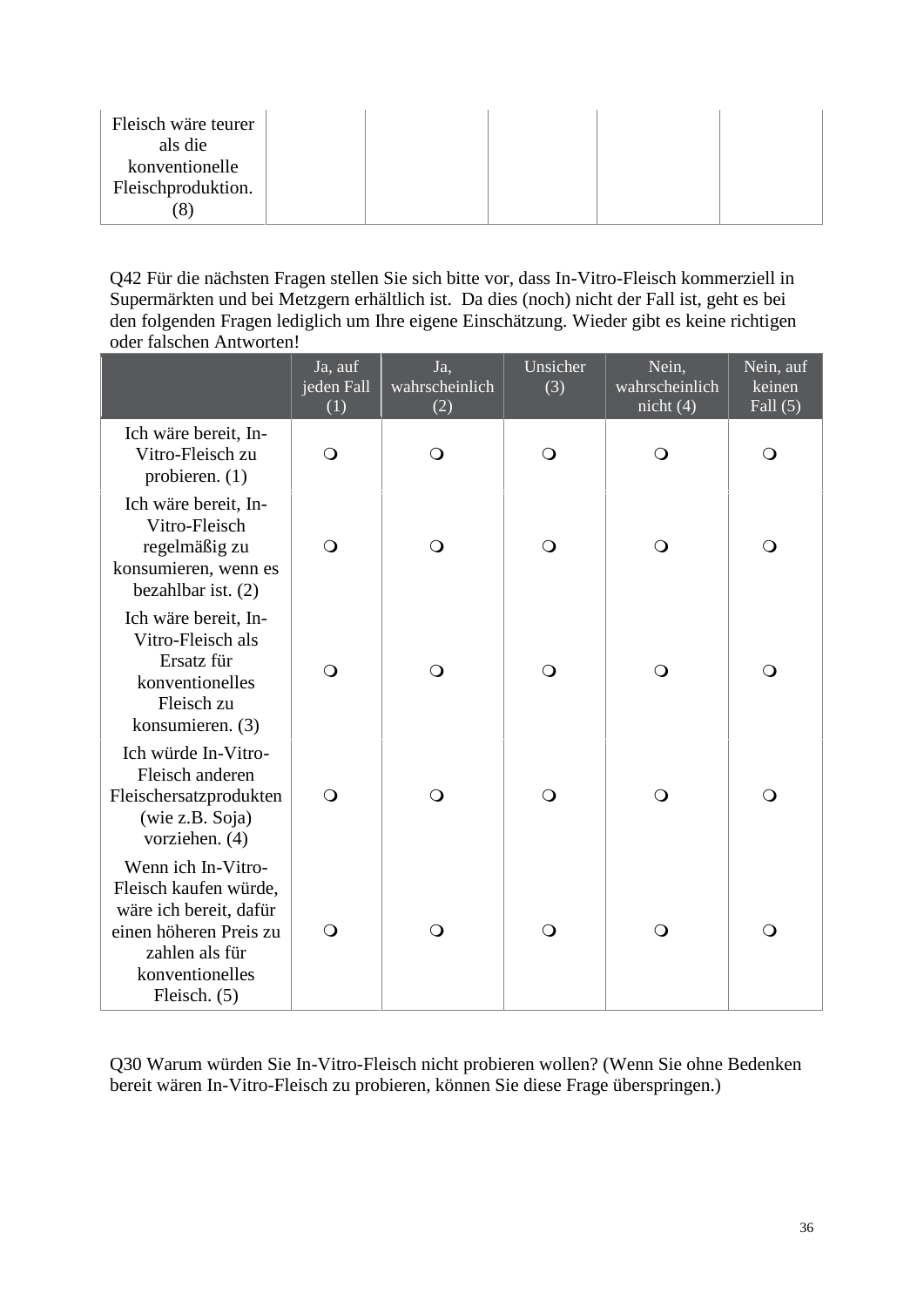Q31 Welche Sorten Fleisch essen Sie zurzeit? (mehrere Antworten möglich)

- $\Box$  Fisch und/oder Meeresfrüchte (1)
- Geflügel  $(2)$
- $\Box$  Speck, Schinken und/oder Schwein (3)
- $\Box$  Rind (4)
- $\Box$  Pferd (5)
- $\Box$  Hund und/oder Katze (6)
- Andere, nämlich (7) \_\_\_\_\_\_\_\_\_\_\_\_\_\_\_\_\_\_\_\_
- $\Box$  Keine (8)

Q32 Welche Sorten Fleisch wären Sie bereit zu essen wenn es mit In-Vitro-Methoden hergestellt würde? (Mehrere Antworten möglich)

- $\Box$  Fisch und/oder Meeresfrüchte (1)
- $\Box$  Geflügel (2)
- $\Box$  Speck, Schinken und/oder Schwein (3)
- $\Box$  Rind (4)
- $\Box$  Pferd (5)
- $\Box$  Hund und/oder Katze (6)
- $\Box$  Andere, nämlich (7)
- $\Box$  Keine (8)

Q35 Die folgenden Fragen befassen sich mit den Konsequenzen der In-Vitro-

Fleischproduktion. Auch hier geht es lediglich um ihre eigene Einschätzungen und es gibt daher keine richtigen oder falschen Antworten.

|                                                                                                                                                                     | Stimme sehr<br>zu $(1)$ | Stimme zu<br>(2) | Teils/Teils (3) | Stimme nicht<br>zu $(4)$ | Stimme gar<br>nicht zu $(5)$ |  |
|---------------------------------------------------------------------------------------------------------------------------------------------------------------------|-------------------------|------------------|-----------------|--------------------------|------------------------------|--|
| In-Vitro-Fleisch<br>wird die Anzahl<br>glücklicher<br>Tiere auf der<br>Welt<br>vergrößern. (1)                                                                      | $\bigcirc$              | $\bigcirc$       | $\bigcirc$      | $\bigcirc$               | $\bigcirc$                   |  |
| In-Vitro-Fleisch<br>wird die<br>Möglichkeit<br>fördern, dass<br>Menschenfleisch<br>gegessen<br>werden kann<br>(d.h.<br>Kannibalismus<br>könnte<br>auftreten). $(2)$ | $\bigcirc$              | $\bigcirc$       | $\bigcirc$      | $\bigcirc$               | $\bigcirc$                   |  |
| In-Vitro-Fleisch<br>wird das<br>Wohlergehen<br>der Tiere<br>verbessern. $(3)$                                                                                       | $\bigcirc$              | $\bigcirc$       | $\bigcirc$      | $\bigcirc$               | $\bigcirc$                   |  |
| In-Vitro-Fleisch                                                                                                                                                    | $\bigcirc$              | $\mathsf{O}$     | $\bigcirc$      | O                        | $\mathsf{O}$                 |  |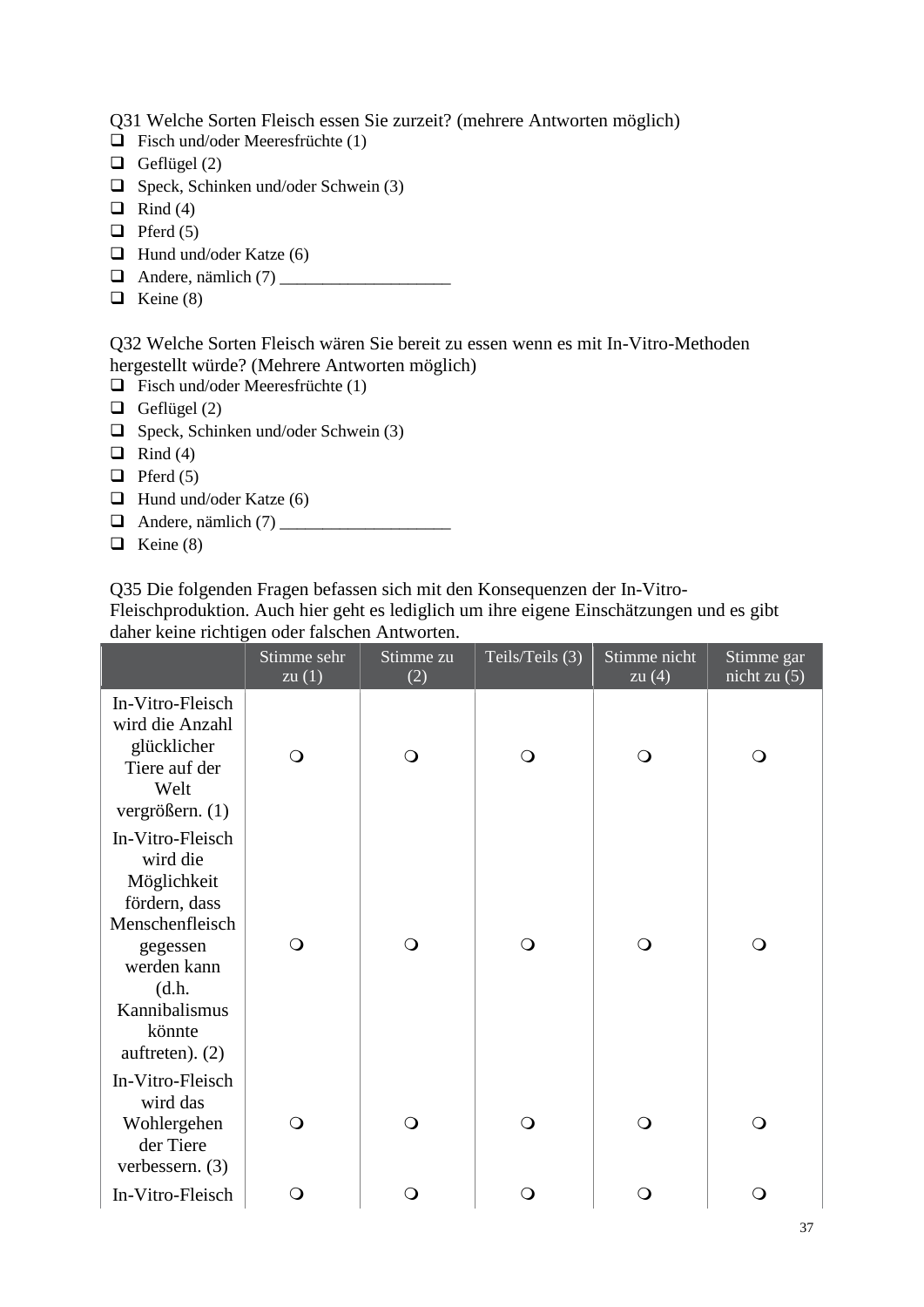| wird in der Lage<br>sein, die<br>Hungerprobleme<br>auf der Welt zu<br>lösen. $(4)$                                                        |            |            |            |            |            |  |
|-------------------------------------------------------------------------------------------------------------------------------------------|------------|------------|------------|------------|------------|--|
| In Zukunft wird<br>In-Vitro-Fleisch<br>eine<br>realisierbare<br>Alternative zu<br>konventionellem<br>Fleisch<br>darstellen. (5)           | $\bigcirc$ | $\bigcirc$ | $\bigcirc$ | $\bigcirc$ | $\bigcirc$ |  |
| In-Vitro-Fleisch<br>wird die<br>Auswirkungen<br>der<br>Landwirtschaft<br>auf die globale<br>Erwärmung<br>reduzieren. (6)                  | $\bigcirc$ | $\bigcirc$ | $\bigcirc$ | $\bigcirc$ | $\bigcirc$ |  |
| Die Produktion<br>von In-Vitro-<br>Fleisch wird<br>einen negativen<br>Einfluss auf die<br>traditionelle<br>Landwirtschaft<br>haben. $(7)$ | $\bigcirc$ | $\bigcirc$ | $\bigcirc$ | $\bigcirc$ | $\bigcirc$ |  |

Q36 Haben Sie abschließende Gedanken oder Anmerkungen zum Thema In-Vitro-Fleisch, die Sie uns gerne mitteilen würden?

Q38 Im Anschluss folgen noch einige kurze demographische Fragen.

Q8 Mein Geschlecht:

- $\overline{Q}$  Männlich (1)
- Weiblich (2)
- Andere, nämlich (3) \_\_\_\_\_\_\_\_\_\_\_\_\_\_\_\_\_\_\_\_

Q9 Mein Alter:  $\frac{1}{\sqrt{2}}$  Ich bin (1)